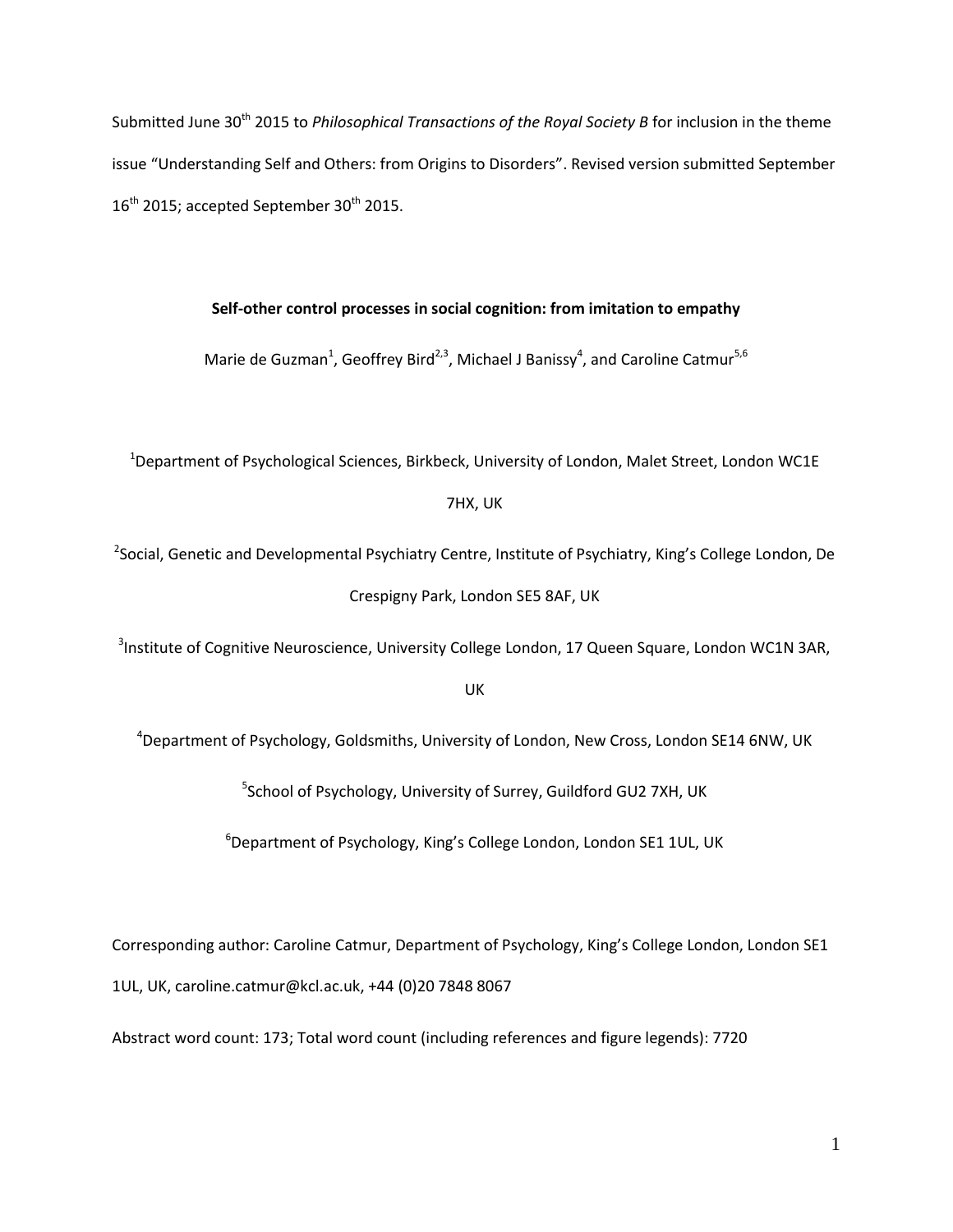Keywords: empathy, self-other control, transcranial magnetic stimulation, imitation inhibition, motor-

evoked potentials, social interaction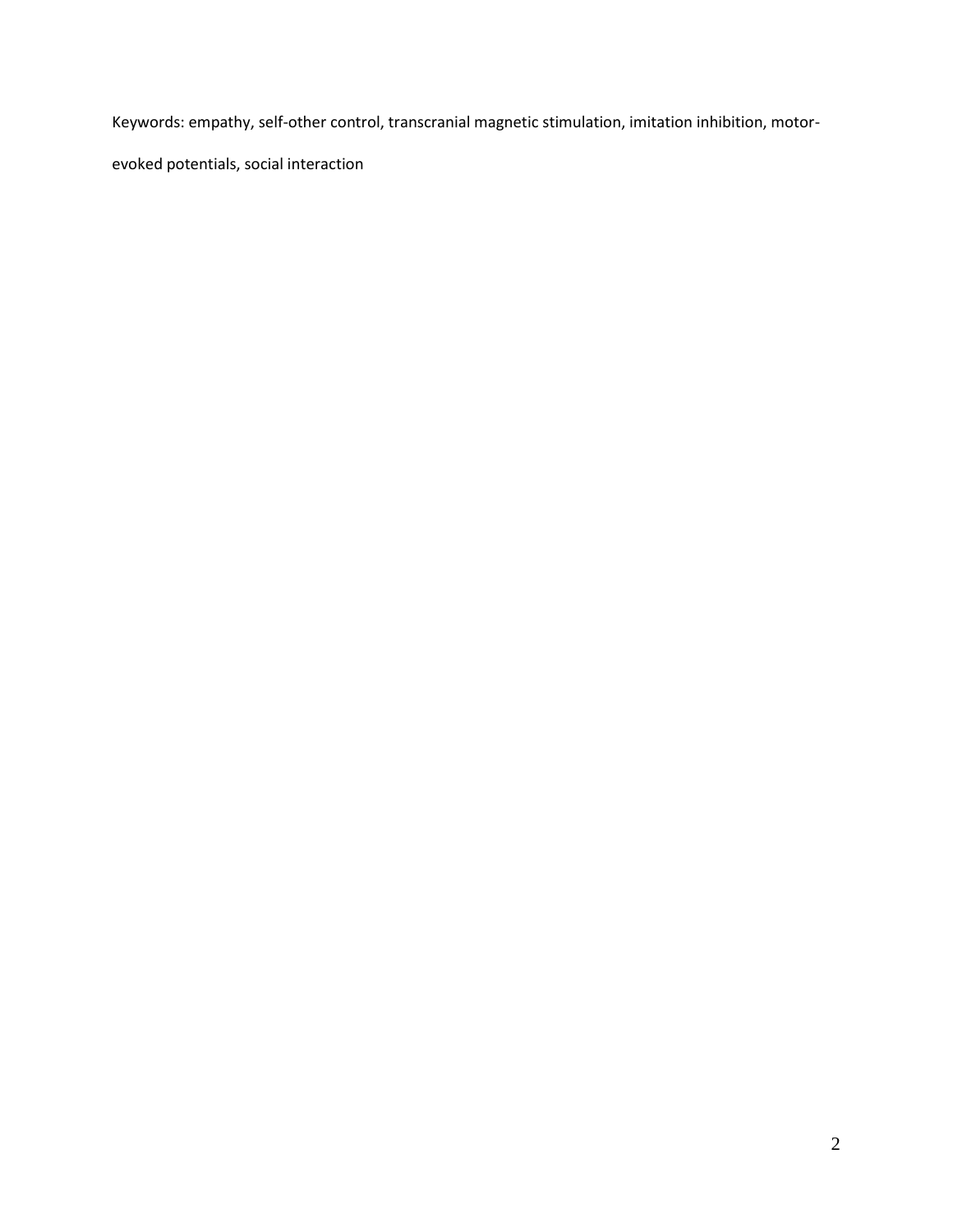#### **Abstract**

We review the evidence that an ability to achieve a precise balance between representing the self and representing other people is crucial in social interaction. This ability is required for imitation, perspective-taking, theory-of-mind, and empathy; and disruption to this ability may contribute to the symptoms of clinical and sub-clinical conditions, including autism spectrum disorder and mirror-touch synaesthesia. Moving beyond correlational approaches, a recent intervention study demonstrated that training participants to control representations of the self and others improves their ability to control imitative behaviour, and to take another's visual perspective. However, it is unclear whether these effects apply to other areas of social interaction, such as the ability to empathise with others. We report original data showing that participants trained to increase self-other control in the motor domain demonstrated increased empathic corticospinal responses (Experiment 1) and self-reported empathy (Experiment 2), as well as an increased ability to control imitation. These results suggest that the ability to control self and other representations contributes to empathy as well as to other types of social interaction.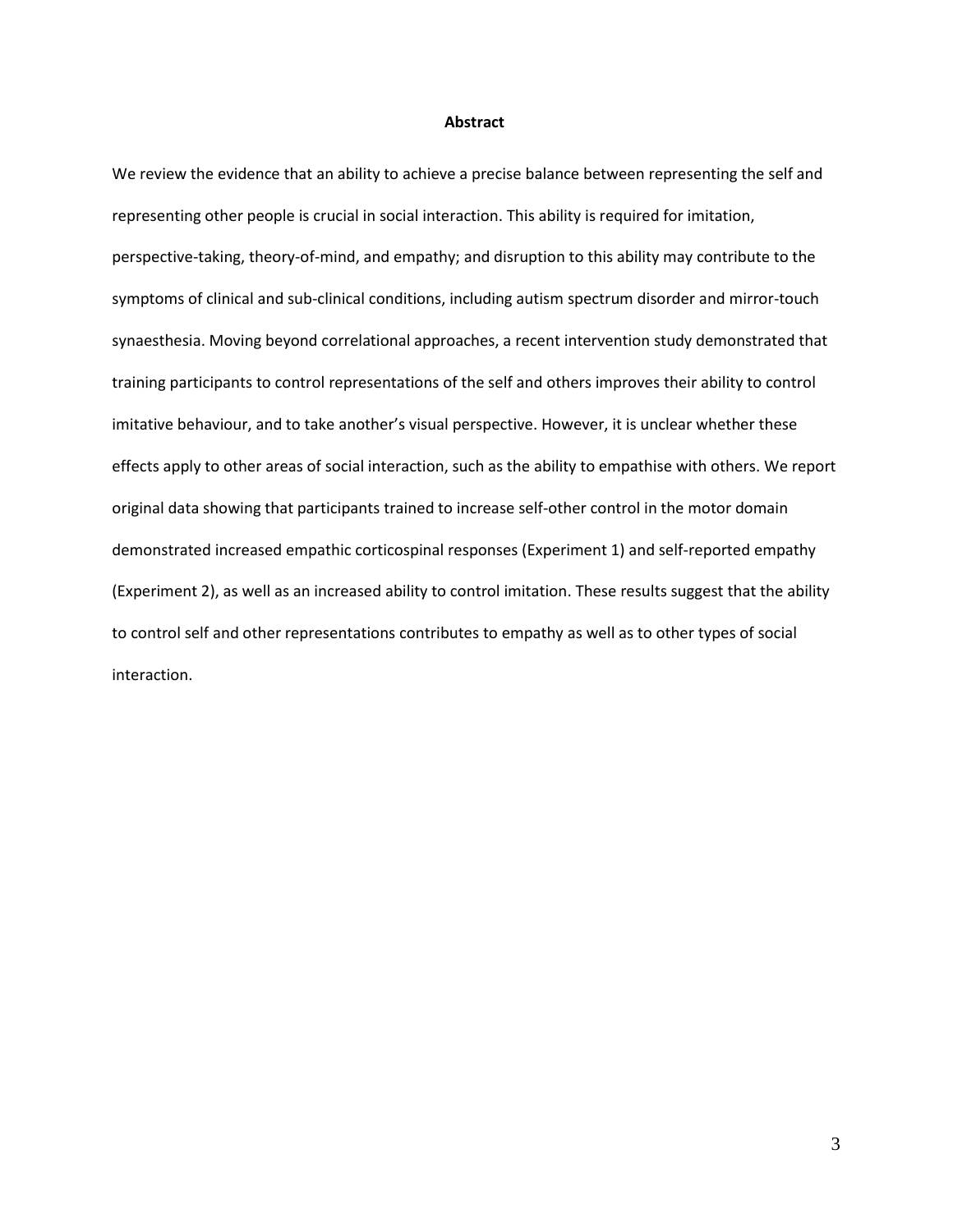Successful social interaction involves manipulating neural representations of other people across diverse domains including imitation, perspective-taking, theory-of-mind, and empathy [1]. In this article we first review the evidence that success *within* each of these areas requires the ability to control the extent to which representations of the self or of the other are activated ('self-other control'). We then discuss how a breakdown in this ability contributes to the symptoms of both clinical and sub-clinical conditions. In the third section we present original data demonstrating that training self-other control in one domain of social cognition, imitation, has effects on performance in another domain, empathy, supporting the claim that self-other control contributes to social interaction *across* social domains.

# **1. Self-other control within social cognitive domains**

When interacting with another person, we must process constantly changing social information including the actions, perspectives, beliefs, and emotions of others. There is now compelling evidence that processing these attributes in another activates the same neural representations as when the self experiences these events ('mirroring'; [2,3,4]), due to associations between other-relevant and selfrelevant representations [5,6]. Such 'mirror' processes result in potential conflict between self-relevant and other-relevant representations, and thus a requirement for 'self-other control': the ability to manipulate the extent to which self-relevant or other-relevant representations are activated. For example, the control of imitation requires the ability to distinguish between one's own motor plan and that of the other, instantiated in the self through psychological and neurological processes supporting imitation, before the other-related motor program is inhibited and that relating to the self enhanced [7]. When taking another person's perspective, representation of one's own perspective must be inhibited in favour of representation of the other's perspective [8]. Similarly, in theory of mind (ToM) tasks, one needs to represent the other's beliefs, rather than one's own [9]. Finally, when empathising with another person, differential activation of self- or other-related representations may lead to different outcomes: in order to feel 'with' another, the affective state resulting from representation of the other's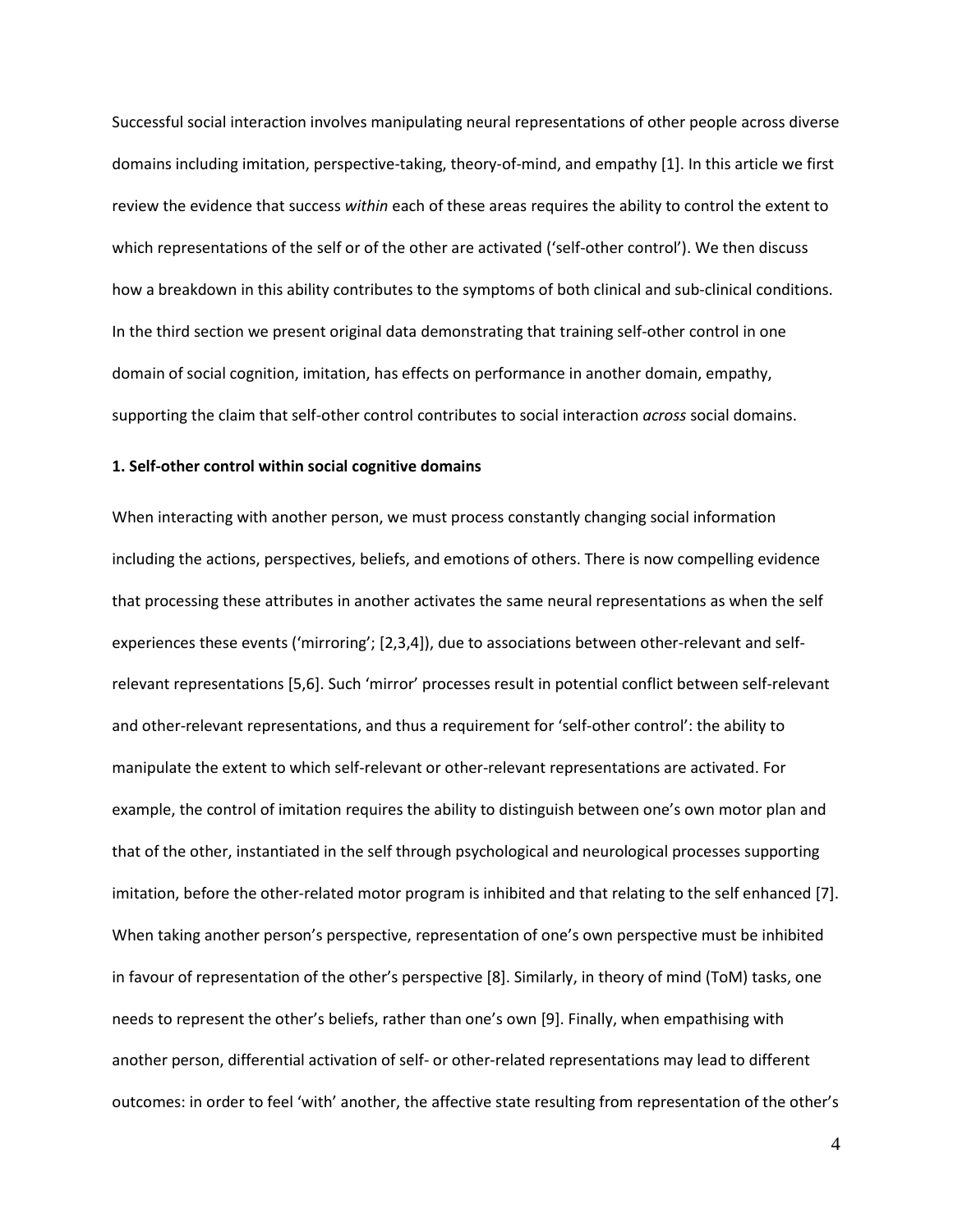emotions must be enhanced and the representation of one's own affective state inhibited; however in order to prevent excessive personal distress as a result of another's negative affective state, it may be more adaptive to inhibit the representation of the other's affective state [10]. Overall, it appears that a similar mechanism of self-other control contributes to successful performance within each of these social cognitive domains.

The suggestion that self-other control involves a common neural mechanism is supported by both neuroimaging and neurostimulation data indicating that the right temporoparietal junction (TPJ) supports a process which contributes to imitation control, perspective-taking, and theory-of-mind [11- 15]. However, the control of representations of the self and others in the domain of empathy depends on a different area of parietal cortex (supramarginal gyrus; [16]). The finding that different areas of parietal cortex may support self-other control for different domains of social interaction (broadly, cognitive versus affective domains) suggests two contrasting scenarios. The first is that empathy may not involve the same self-other control process as imitation control, perspective-taking and theory-ofmind. Alternatively, these anatomically distinct areas of parietal cortex may implement the same cognitive process on different inputs. Under the first scenario, the ability to implement self-other control in one socio-cognitive domain should not be related to that ability in other domains; whereas under the second scenario, impairments in one domain might be expected to correlate with impairments in others. Therefore the next section considers clinical and sub-clinical conditions in which self-other control may be impaired, and investigates whether impairments in one social domain correlate with those in others.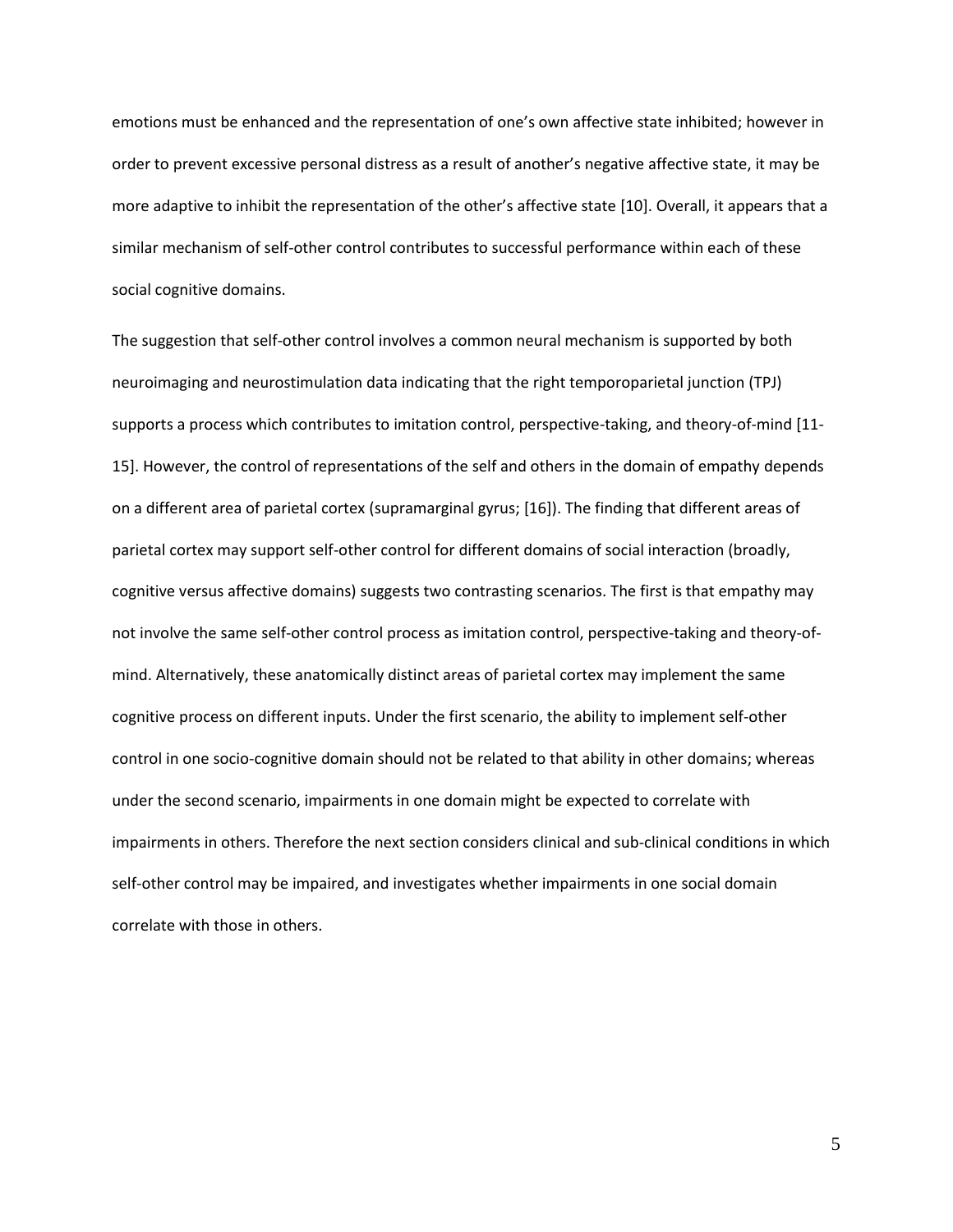#### **2. Impairments in self-other control**

#### **2.1 Autism spectrum disorder**

Primary evidence for impaired self-other control in autism spectrum disorder (ASD) is derived from the frequent difficulties experienced by autistic individuals when attempting to inhibit the tendency to imitate others. As discussed above, the ability to inhibit imitation and instead execute a task-appropriate action requires the control of other-related motor programs. It has been long been recognised clinically that individuals with ASD are less able to inhibit imitation of the speech (echolalia) [17] and actions (echopraxia) [18] of others, and recent experimental data confirms the reduced ability to inhibit imitation in individuals with ASD [1,19]. Reduced ability to control representations of the self and others may also contribute to the well-established impairments in ToM exhibited by individuals with ASD [20], such that representation of one's own mental state interferes with accurate representation of that of another, particularly during situations exemplified by False Belief tasks. Indeed, the degree to which individuals with ASD were impaired at imitation inhibition has been shown to predict both performance on a behavioural (verbal) test of ToM, and neurological activation within a previously-identified ToM network when participants completed a non-verbal ToM task [1]. Direct evidence of atypical neurological activation during a self- and other-processing task was provided by Lombardo and colleagues [21,22], who demonstrated atypical response in TPJ, the area of the brain thought to be responsible for self-other control, when participants with ASD were asked to selectively represent the self or another.

More speculative is the suggestion that the increased personal distress in response to another's pain in ASD ([23]; see [24] for an overview) is a direct consequence of impaired self-other control. Several authors [25-27] have argued that responses to the pain of another can be considered on a maturational gradient determined by self-other control. Under these models personal distress is considered to be an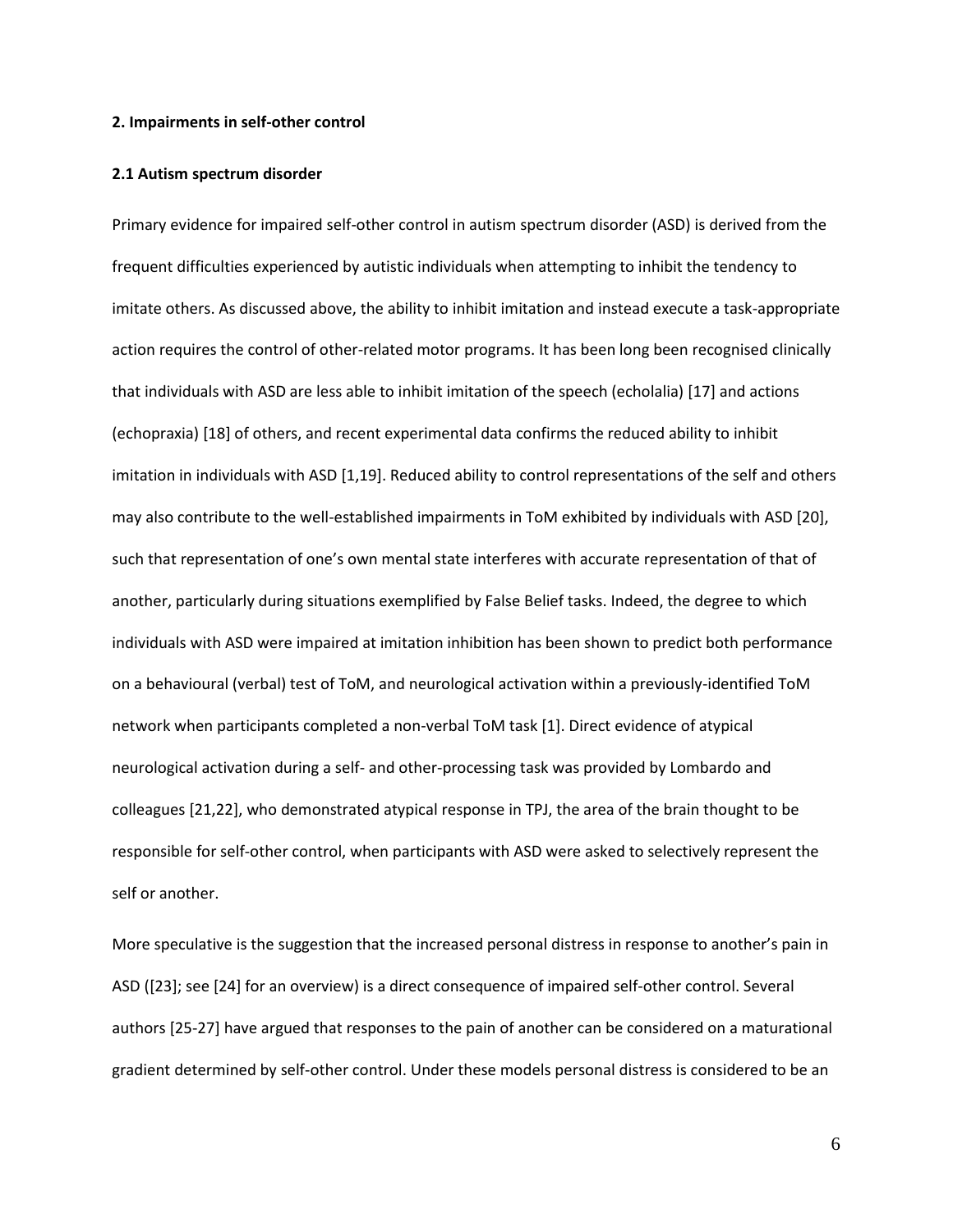immature response to another's pain in which representation of the other's pain is unable to be inhibited, to the extent that the observer feels a significant degree of negative arousal. It is only later, when a sufficient degree of self-other control has been achieved, that personal distress reduces and empathic concern increases. This overview suggests that difficulties in self-other control may contribute to difficulties in the domains of imitation, ToM, and empathic responses to another's pain in ASD.

#### **2.2 Mirror touch synaesthesia**

A further condition associating atypical socio-cognitive development with impaired self-other control is mirror-touch synaesthesia. Individuals with mirror-touch synaesthesia experience tactile sensations on their own body when observing touch to other individuals [28-30], and (less frequently) when observing touch to objects [29-31]. The experience has also been linked with broader differences in social perception and cognition, including heightened empathy [32,33] and emotion perception [34].

A recent explanation of mirror-touch synaesthesia suggests it results from difficulties in the ability to distinguish and control representations of the self from others [35]. This leads to the amplified vicarious tactile experiences symptomatic of the condition as a result of failure to inhibit other-relevant somatosensory representations. This explanation is supported by evidence that mirror-touch synaesthetes show structural brain differences which extend beyond brain regions involved in somatosensory mirroring to those involved in self-other control, including the right TPJ [36]. This account further predicts that mirror-touch synaesthetes should show impairments in other social cognitive domains where the control of other-relevant representations is required. Thus it is noteworthy that mirror-touch synaesthetes show impairments in the ability to control imitation (requiring inhibition of other-relevant representations), but are not impaired at visual perspective-taking or theory of mind (requiring inhibition of self-relevant representations) [37], suggesting a specific impairment in self-other control processes in mirror-touch synaesthesia that may contribute to the documented atypical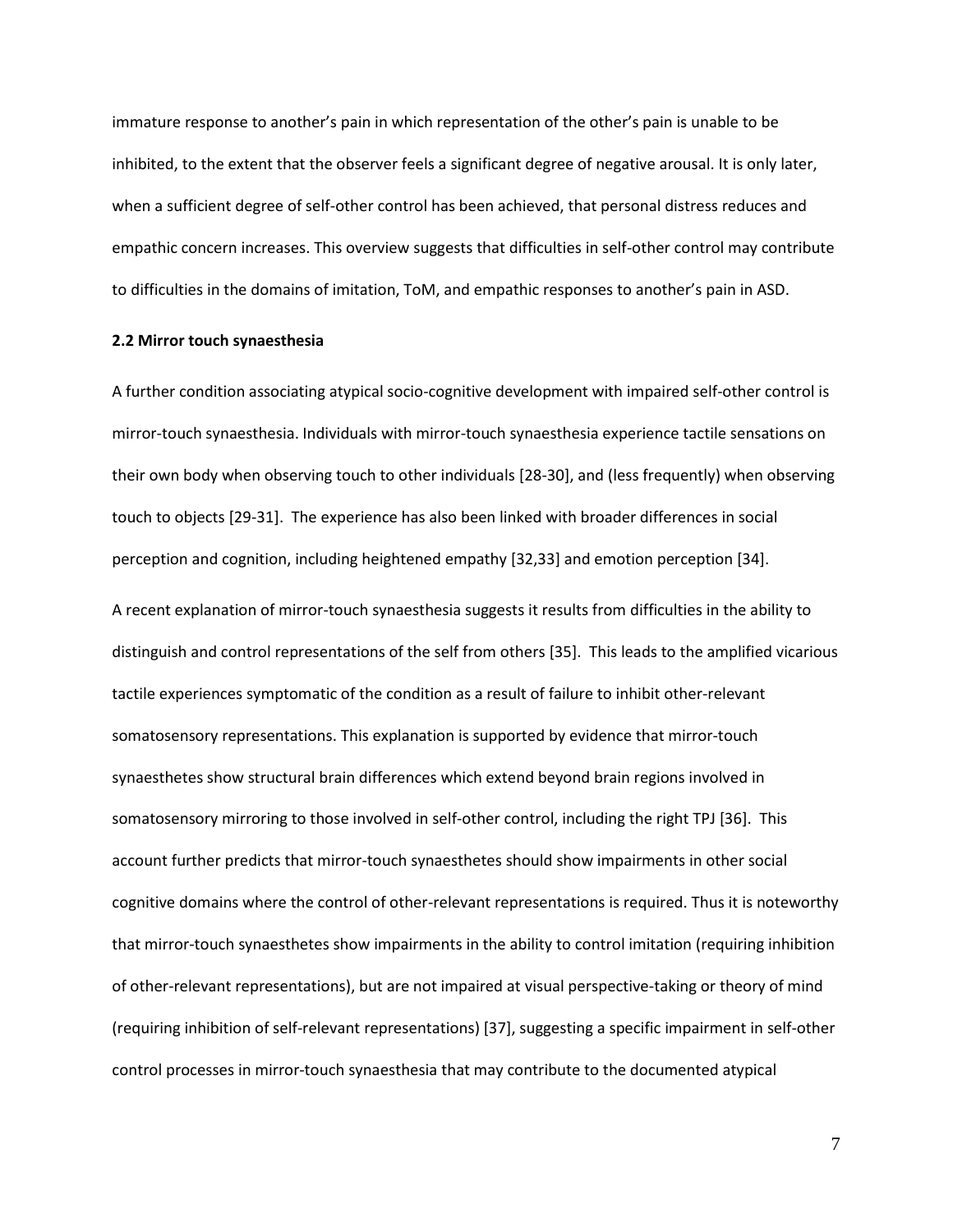interpersonal representations of touch and emotion processing in this condition. This provides further evidence that self-other control may contribute to performance in multiple social cognitive domains.

#### **3. Training self-other control across social cognitive domains**

Sections 1 and 2 used task analysis along with patterns of anatomical and clinical correlation to argue that the same self-other control processes are involved across a variety of social domains. However, although these approaches are supportive of this conclusion, they do not demonstrate a causal link between self-other control ability and performance across social cognitive domains. An alternative approach to establish the contribution of self-other control to social interaction is to train this ability in one domain and assess the effect of training on other areas of social interaction. Santiesteban et al. [38] trained participants to increase self-other control in the motor domain, by means of a task based on [39] requiring them to inhibit the tendency to imitate another person (increasing self-other control) or to enforce this tendency (decreasing self-other control). Training to increase self-other control improved both the control of imitation and visual perspective-taking. As noted above, however, both processes are known to rely on right TPJ [13,14]. A more stringent test of the involvement of self-other control across social cognitive domains is to measure whether training to increase self-other control in the motor domain affects a process that does not depend on the same neuroanatomical location, namely empathy. The current study therefore tested whether training to increase self-other control influences empathy, using both an implicit corticospinal empathy measure [40] (Experiment 1) and an explicit selfreport measure (Experiment 2).

A single transcranial magnetic stimulation (TMS) pulse applied to the primary motor cortex representation of a particular muscle produces a motor-evoked potential (MEP) in that muscle, the amplitude of which reflects corticospinal excitability. Observation of another person receiving a painful stimulus results in reduced MEP amplitude compared to observation of touch [40-43]. This corticospinal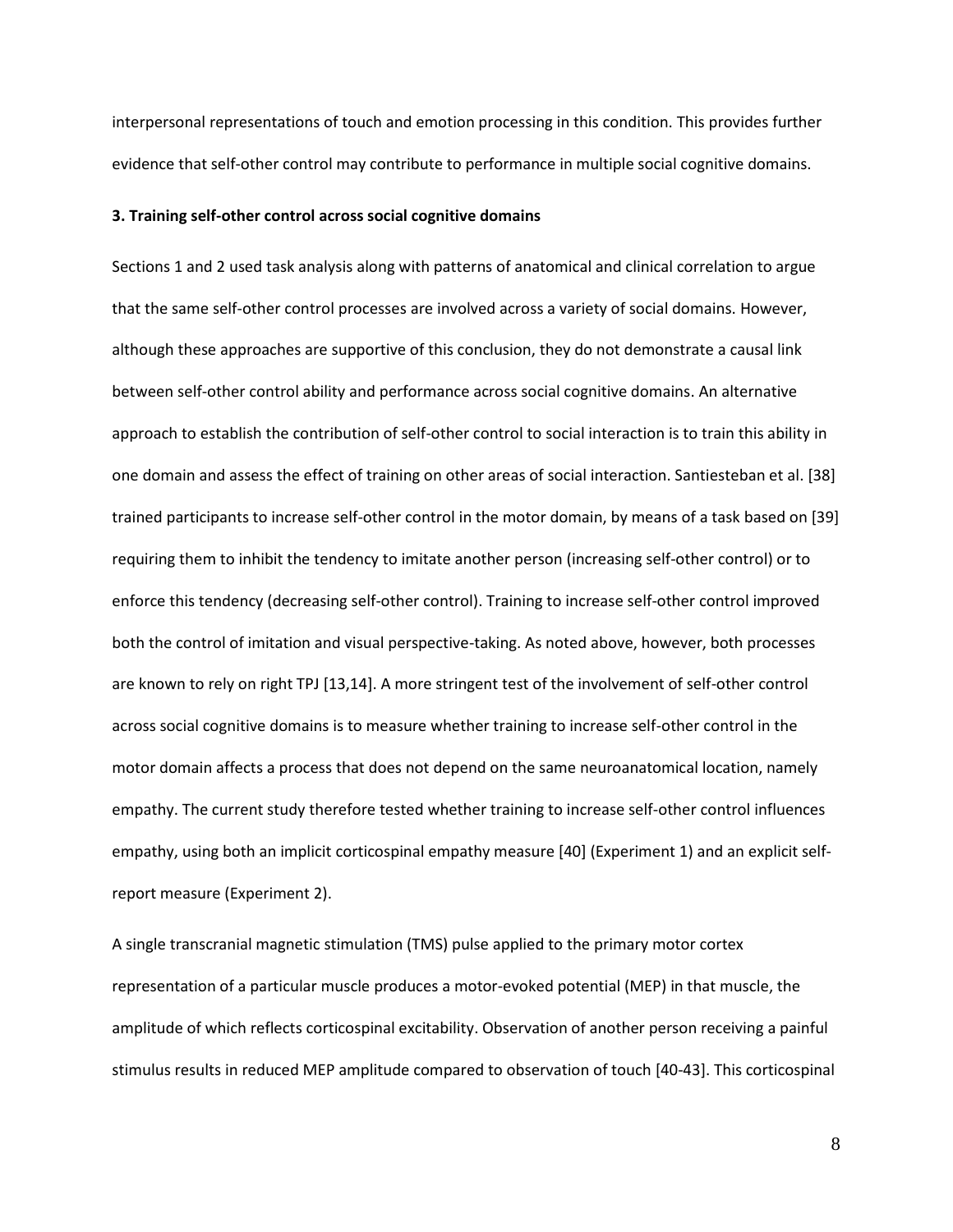empathy measure has been interpreted as automatic simulation of another's pain because the same inhibition occurs during receipt of pain to the self [43], possibly reflecting a withdrawal reflex [44].

If self-other control contributes to empathy in the same way that it does to other areas of social interaction, then training should impact upon empathy, because participants trained to increase selfother control should be better able to separate their own, non-pain, state from the pain state of the other. This improved separation should mean that participants exhibit less of an egocentric bias when representing the other [16] and thus simulate their pain to a greater extent, increasing corticospinal inhibition during observation of pain in another person, compared to during observation of touch.

Accordingly, participants were randomly allocated to one of two training groups (increased and decreased self-other control). Twenty-four hours after training, corticospinal empathy and the ability to control imitation were measured and compared between groups (Experiment 1). In Experiment 2, training-related changes in self-reported empathy were measured.

#### **3.1 Experiment 1**

## **3.1.1 Methods**

#### *Participants*

Twenty-six right-handed participants aged 18-42 years (mean 22.8) were recruited from the University of Surrey and screened for TMS contra-indications. To control for any effect of Personal Distress (PD) on corticospinal empathy (corticospinal empathic responses reverse in individuals with high levels of PD; [41, 45]) individuals were pre-screened using the Davis Interpersonal Reactivity Index (IRI) Personal Distress subscale [46]. Those with a PD score of 13 or lower (within one standard deviation of the population mean: [47]) were randomly assigned to either the decreased self-other control or increased self-other control training group. Participants attended on two consecutive days. One participant in the decreased self-other control group did not complete Day 2, resulting in thirteen participants (five male)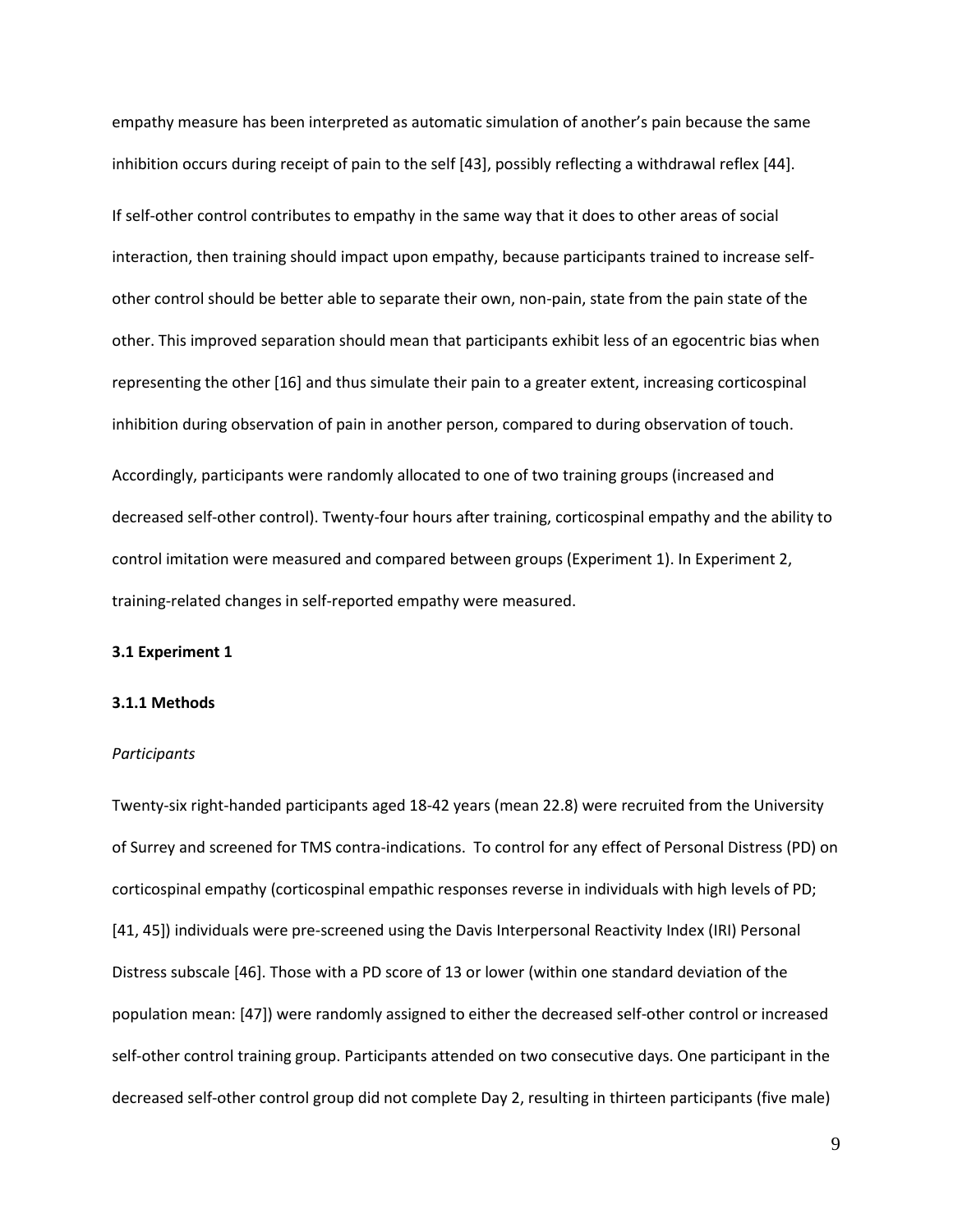in the decreased self-other control group and twelve participants (five male) in the increased self-other control group. Groups did not differ in terms of age or IRI subscale scores (all *p*s>.3).

#### *Procedure*

On Day 1, participants received either imitation training or imitation-inhibition training to decrease or increase self-other control, respectively [38]. On Day 2, participants: (i) underwent single pulse TMS to assess corticospinal empathic responses to pain observation; (ii) completed an imitation control task; and (iii) completed a control simple response time task. Following testing, participants were debriefed. No participants reported awareness of the link between the Day 1 training and the Day 2 empathy test.

#### *Day 1: training to decrease or increase self-other control*

Participants in both groups performed a task based on that developed by [39]. Short videos were presented to participants with either an index or middle finger performing a lifting movement; see Figure 1A. A resting left hand was presented for a variable duration (800–2400ms) before the onset of an irrelevant number (1 or 2) and a finger lifting movement, which lasted 68ms with a final frame of 500ms in which the finger remained in the lifted position. The stimulus hand was rotated around the sagittal and transverse planes with respect to the participant's right hand, which rested on the keyboard. This was to prevent any possible confounds due to spatial compatibility [48]. Participants were instructed to press their index finger down on the 'V' key and the middle finger down on the 'B' key. Participants in the decreased self-other control group were asked to lift their index finger when the index finger of the stimulus hand lifted, and to lift their middle finger when the middle finger of the stimulus hand lifted. Participants in the increased self-other control group were asked to lift their middle finger when the index finger of the stimulus hand lifted, and to lift their index finger when the middle finger of the stimulus hand lifted. Participants were instructed to press back down on the appropriate starting key before the following trial and to ignore the numbers, 1 or 2, that appeared on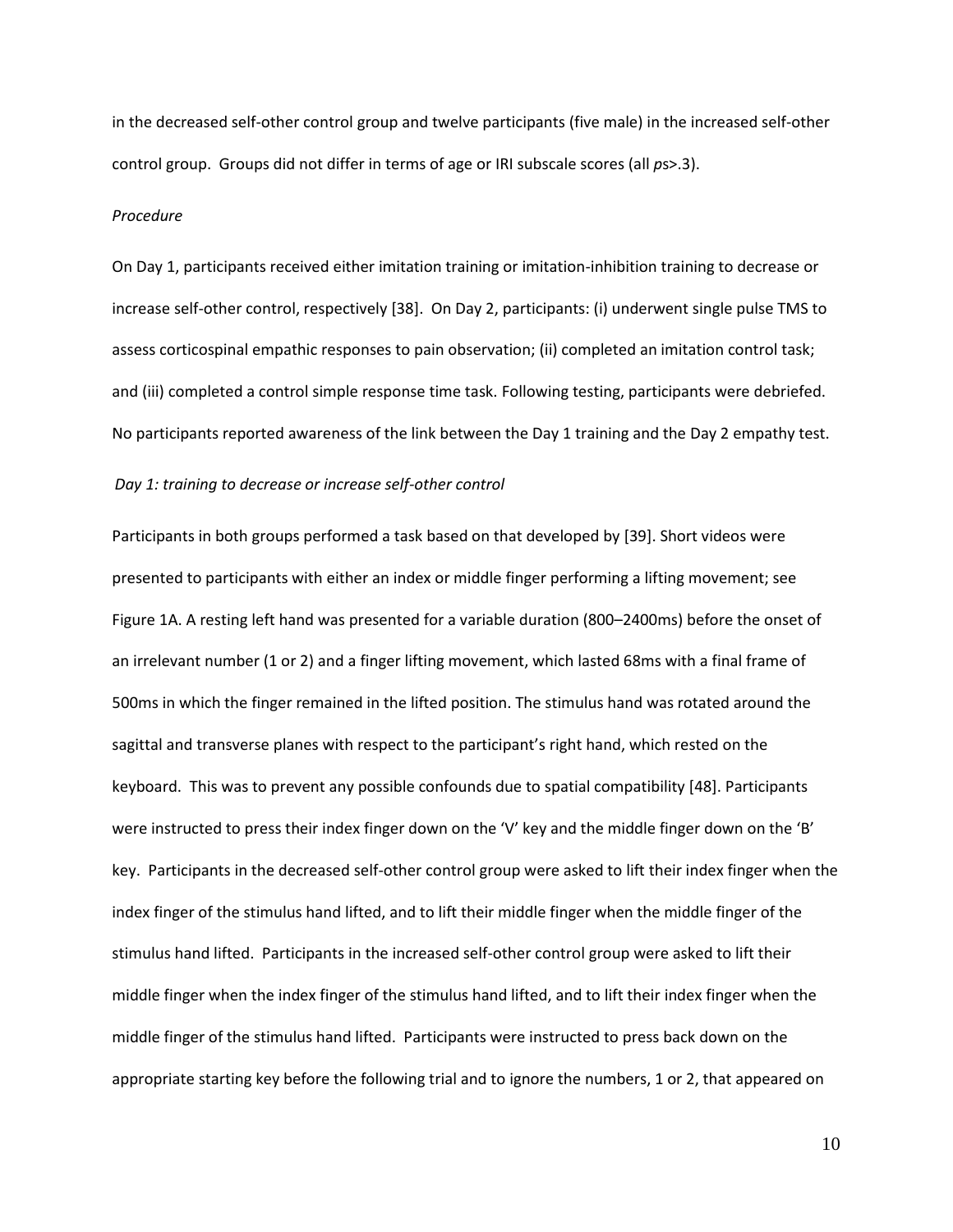the screen. A total of 432 trials were presented randomly across six blocks, with a fully factorial combination of stimulus movement (index or middle finger lift) and irrelevant number (1 or 2) repeated 18 times per block for a total of 72 trials per block. Response times were measured from the onset of the finger movement and irrelevant number.

#### *Day 2: i) Corticospinal Empathy*

**TMS and MEP recordings:** single-pulse TMS was administered using a Magstim Rapid<sup>2</sup> stimulator with a 70mm figure-8 coil positioned over left primary motor cortex, at the position from which MEPs with maximal amplitude could be recorded from both the first dorsal interosseus (FDI) target muscle and abductor digiti minimi (ADM) control muscle. Resting motor threshold (rMT) was determined as the lowest stimulus intensity that induced at least five MEPs (of at least 50μV peak-to-peak amplitude) out of ten consecutive TMS pulses in both muscles [49]. Mean rMT was 56.9% (range 44%-74%) of maximum stimulator intensity. During the recording session, stimulation intensity was set to 120% of rMT. MEPs were recorded simultaneously from FDI and ADM muscles of the participant's right hand. Electromyographic (EMG) recording was performed through pairs of Ag-AgCl surface electrodes placed over the muscle belly (active electrode) and the associated joint or tendon (reference electrode). The ground was placed over the participant's right wrist. The signal was sampled (5000 Hz), amplified, bandpass filtered (3 Hz-1000 Hz) with a 50 Hz notch filter, and stored for off-line analysis. Data were collected from 100ms before to 300ms after the TMS pulse.

**MEP Analysis:** trials with muscle activity >50μV in the 100ms before the TMS pulse were discarded (mean ± standard error of the mean (SEM) percentage of trials in FDI: 1.3±0.6%; ADM: 0.6±0.3%). For each muscle, peak-to-peak MEP amplitudes for each trial were normalized to the block median MEP amplitude for that muscle. Extreme outlier trials (MEP amplitude >3 SD from the mean for each muscle) were subsequently removed (FDI: 3.4±0.6%; ADM: 3.6±0.6%) and the mean normalized MEP amplitude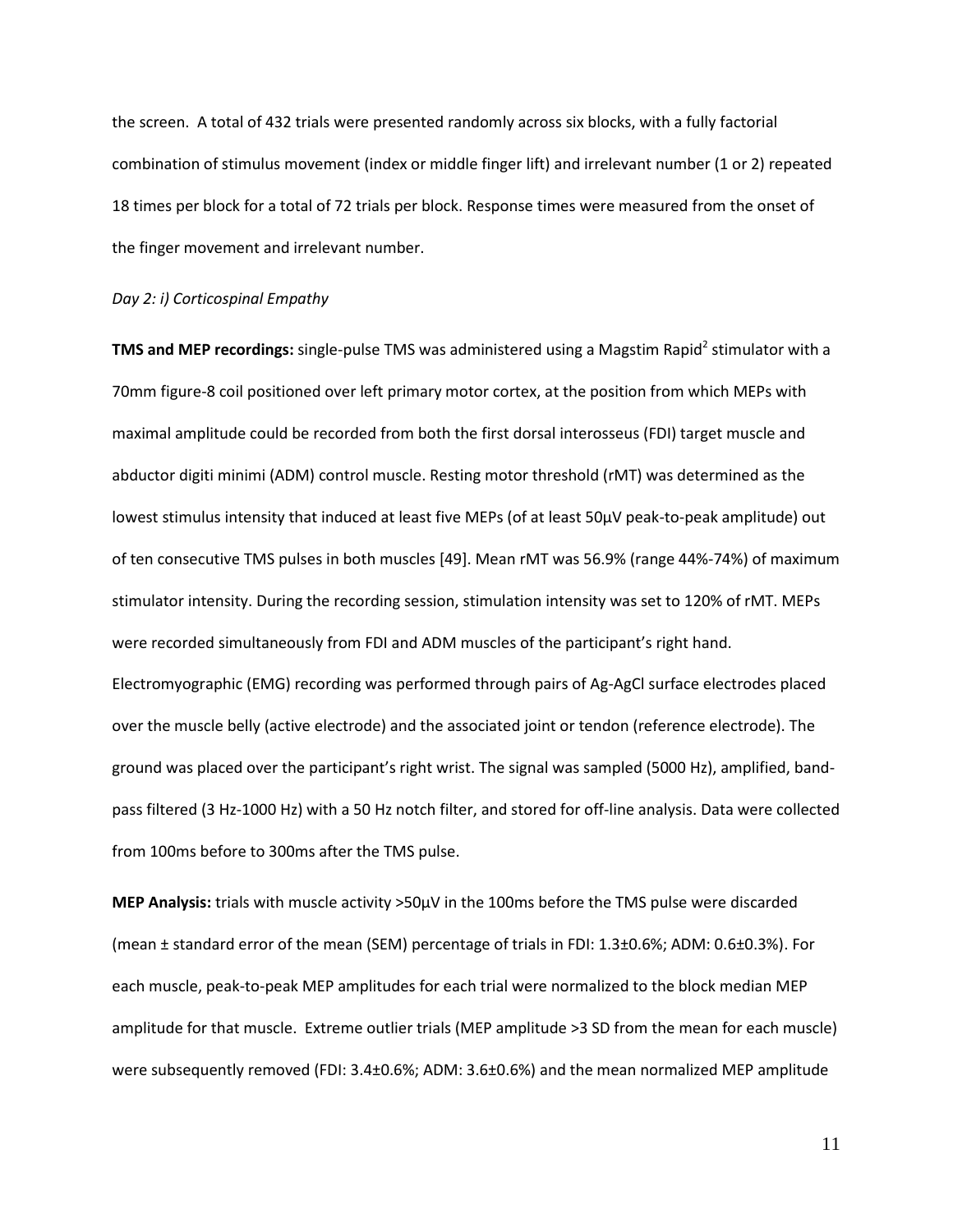was calculated for each condition in each muscle. Corticospinal empathy was calculated by subtracting mean normalized MEP size during the touch control condition from that during pain observation and dividing this value by that obtained during the baseline static hand condition [42].

**Stimuli and Procedure:** stimulus videos were modelled on those used by [40]. The videos were 1800ms in length and were presented from a first-person perspective showing a needle deeply penetrating (pain condition) or a q-tip touching (touch control condition) the FDI in a model's right hand; see Figure 1C. A baseline video was also included showing a static right hand. In the touch and pain videos, the cottonbud and needle made initial contact with the skin by 700ms, with full cotton-bud depression and needle penetration by 1100ms. All movement across all video stimuli ceased at 1100ms. Each trial comprised one video followed by a 5-second blank screen. During each trial, a single TMS pulse was administered at one of three timepoints between 1100ms and 1400ms to prevent habituation. A total of 144 trials were presented randomly across four blocks, with a fully factorial combination of video type (pain, touch, or static) and pulse timepoint repeated four times per block for a total of 36 trials per block. Participants were given a 2-minute break between blocks.

## *Day 2: ii) Imitation Control Task*

After TMS, participants completed the imitation control task. During this task, participants were presented with the same finger movement videos used for the training on the previous day (see [39] and Figure 1B for further details). A total of 120 trials were presented randomly across two blocks, with a fully factorial combination of irrelevant stimulus movement (index or middle finger lift) and response (index or middle finger lift, instructed by a number cue of '1' or '2' respectively) repeated 15 times per block for a total of 60 trials per block, comprising 30 congruent and 30 incongruent trials. Response times were measured from the onset of the number cue and irrelevant finger movement. Trials with response times <150ms or >2000ms ([50]; 0.2±0.2% of trials) were removed prior to analysis.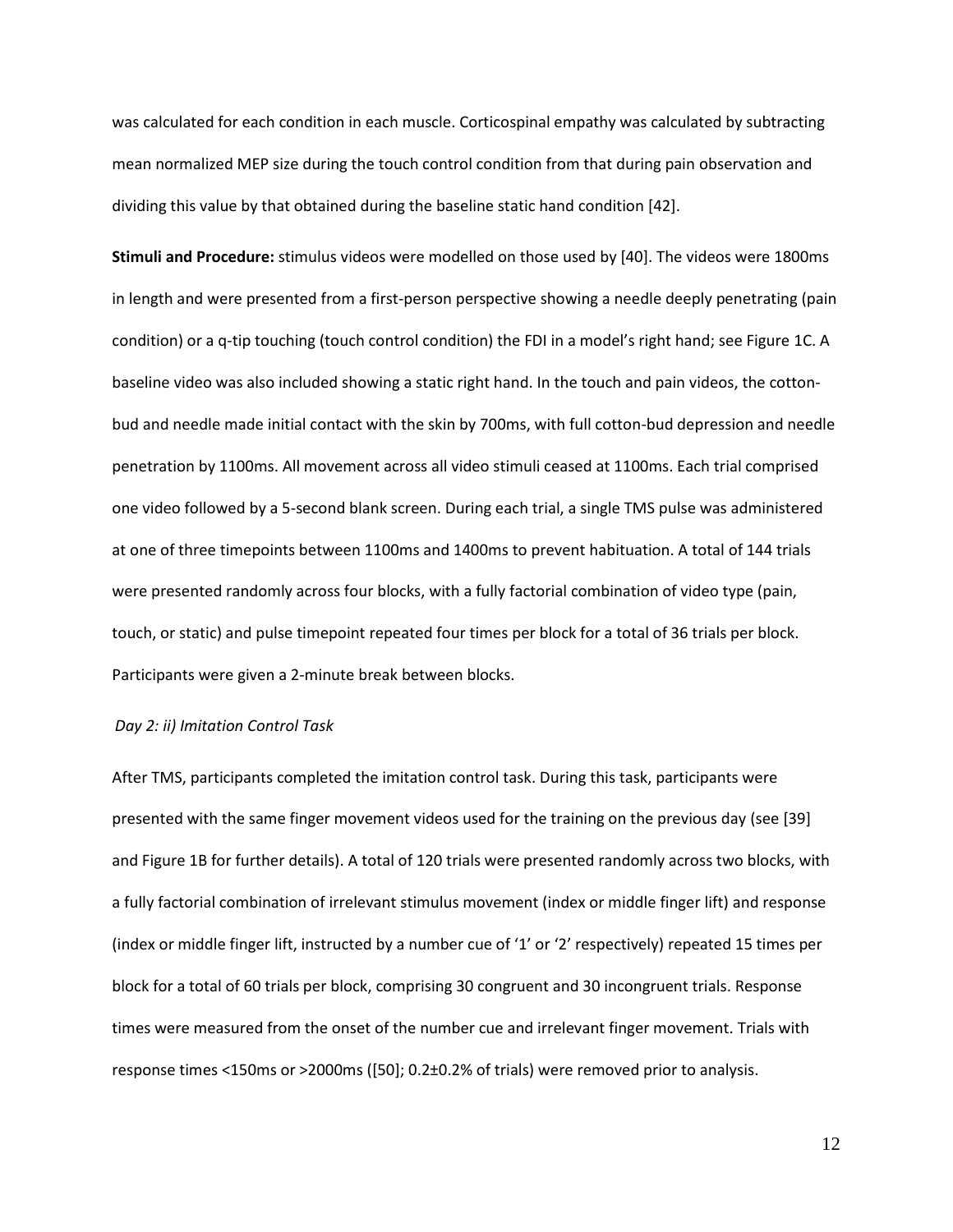#### *Day 2: iii) Control Reaction Time Task*

Participants then completed a simple response time task to assess whether self-other control training influenced processing speeds for the trained stimuli. Participants were presented with three pairs of images: (a) red triangle followed by blue square (non-social control); (b) cotton-bud away from hand followed by cotton-bud pressing on FDI (touch); and (c) needle away from hand followed by needle penetrating FDI (pain); (see Figure 1D) and were instructed to press the space bar as soon as the first image changed to the second image. To prevent habituation, four different time intervals (900ms, 1000ms, 1100ms, and 1200ms) were used between the first and second images. A fully factorial combination of time interval and image pair type (non-social control, touch, pain) was repeated five times to a total of 60 trials. Mean response times were measured from the onset of the second image. Trials with response times <150ms or >2000ms (4.9±1.0% of trials) were removed prior to analysis.

## **3.1.2 Results**

#### *Corticospinal Empathy*

Corticospinal empathy was analysed using an independent-samples t-test comparing the two groups (increased self-other control and decreased self-other control). Normalized MEP size in the FDI target muscle for observation of pain, compared to observation of touch, was significantly lower in the increased self-other control group (-5.8±3.8%) as compared to the decreased self-other control group (6.8±3.7%, *t*(23)=2.387, *p*=.026, *d*=0.956); see Figure 2A. This suggests that participants trained to increase self-other control demonstrated increased corticospinal empathy, as demonstrated by increased MEP inhibition when observing painful versus tactile stimulation, compared to those trained to decrease self-other control.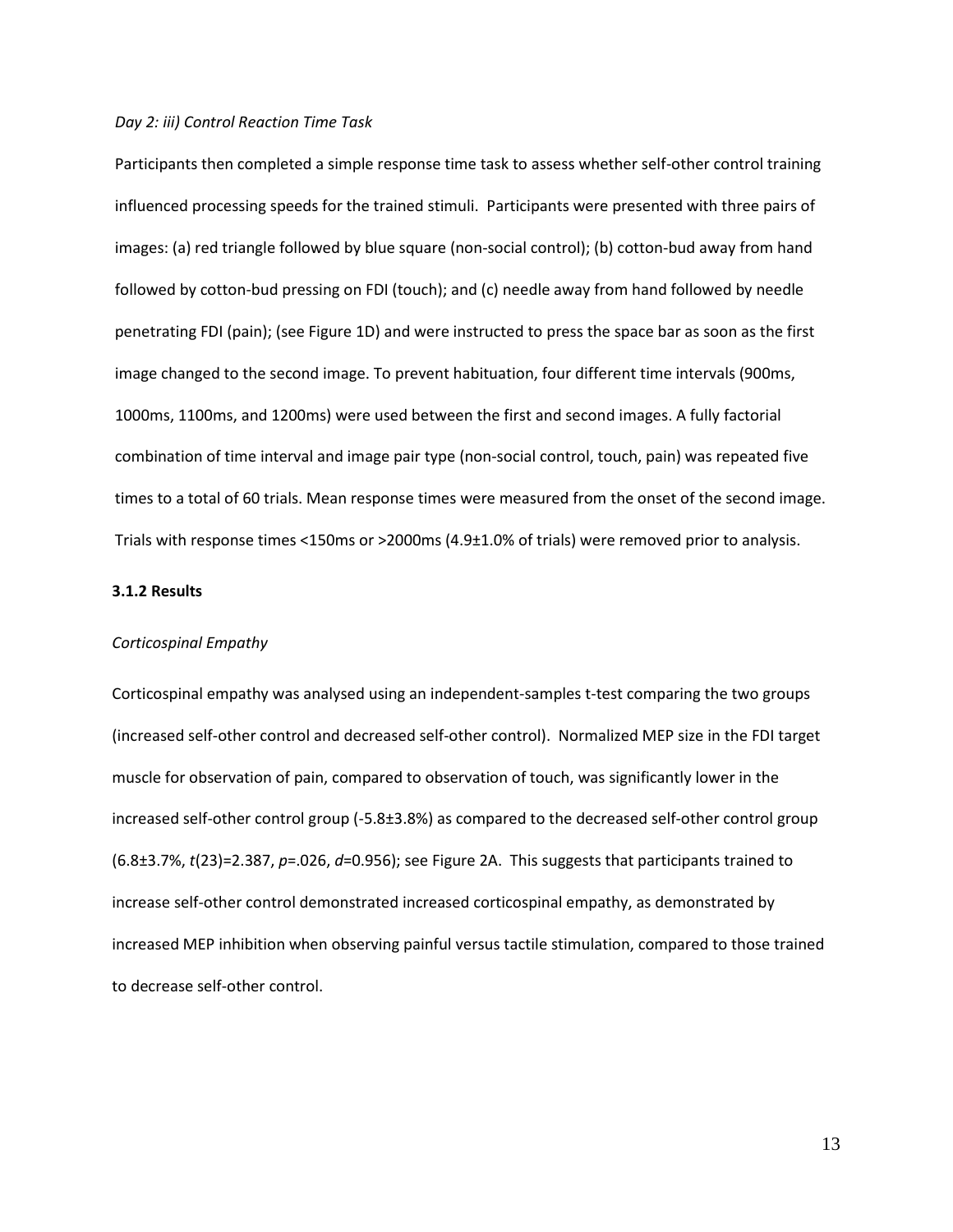#### *Imitation Control*

The imitation control effect was calculated by subtracting mean response time on congruent trials from that on trials requiring imitation control; therefore higher values reflect a failure of self-other control. The increased self-other control group had a lower imitation control effect (53±9ms) than the decreased self-other control group (95±11ms, *t*(23)=3.030, *p*=.006, *d*=1.219; see Figure 2B). This suggests that participants trained to increase self-other control demonstrated an increased ability to control involuntary imitation.

In order to establish whether training-related differences in empathy were related to the ability to control imitation, a correlation analysis was performed following removal of one multivariate outlier. Empathy was significantly correlated with the ability to control imitation, *r*(24)=.488, *p*=.016; see Figure 2C, such that participants with increased corticospinal empathic inhibition were also better able to control the tendency to imitate others.

#### *Control Response Time Task*

Supplementary Table S2 displays mean response times for the three stimulus types for each training group. A mixed ANOVA was conducted on the response times with stimulus type (non-social control, touch, pain) as within-subjects factor and group (decreased self-other control, increased self-other control) as between-subjects factor. There was no main effect of group (F(1,23)=2.167, *p*=.155), no main effect of stimulus type (F(2,46)=2.425, *p*=.100), and no group x stimulus type interaction (F(2,46)=.063, *p*=.939) which suggests that training did not influence response times.

#### **3.1.3 Discussion**

The results of Experiment 1 suggest that training to control representations of the self and others in one socio-cognitive domain can transfer to another social domain. Participants trained to increase self-other control in the motor domain demonstrated increased corticospinal empathy, 24 hours after training,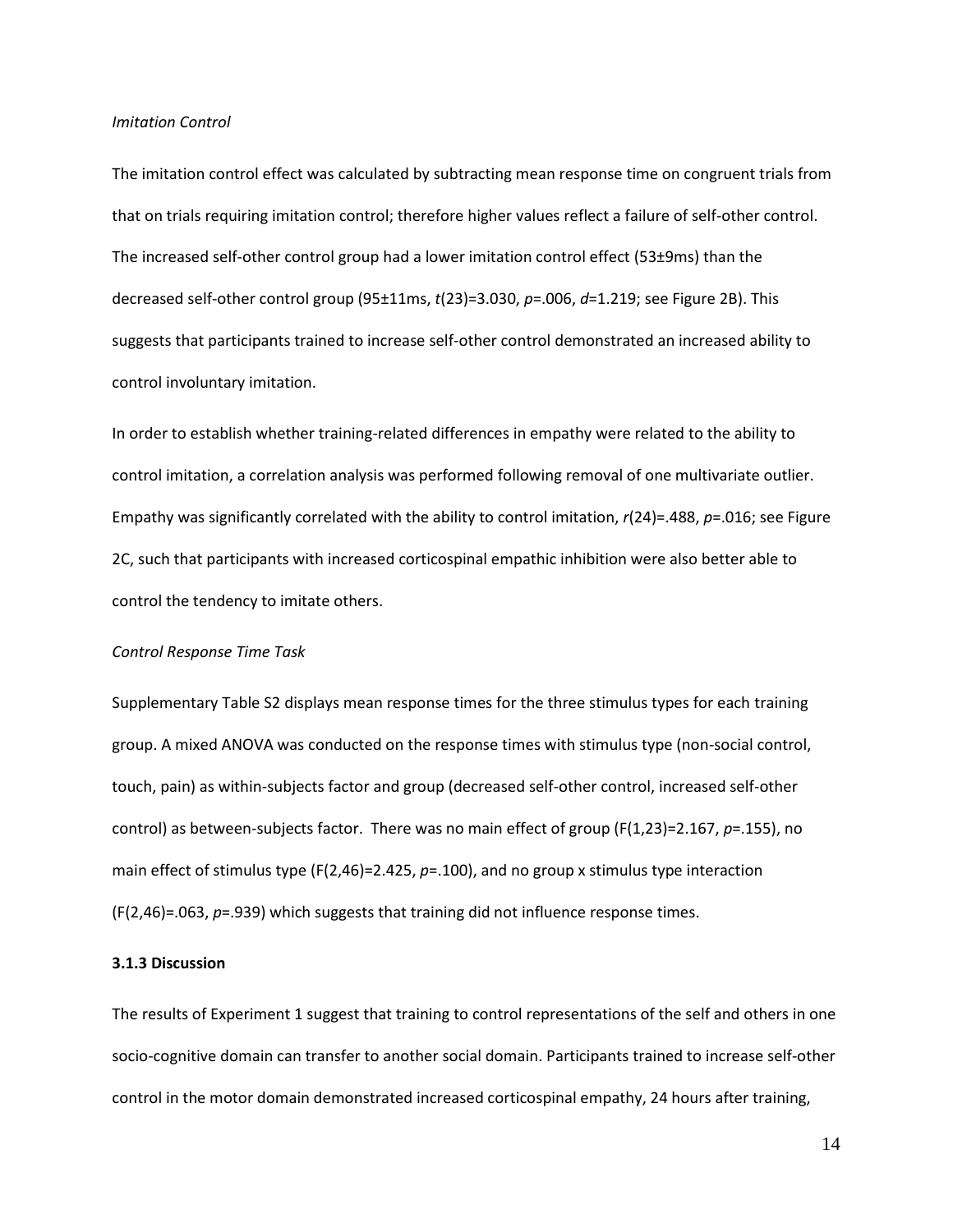compared to a group trained to decrease self-other control. In line with a previous study [38], participants trained to increase self-other control also demonstrated an increased ability to control involuntary imitation, and there was a moderate relationship between participants' scores across these two socio-cognitive domains.

It is possible that the altered corticospinal empathy following training to increase self-other control can be interpreted as an improved ability to withhold a motor response during pain observation (e.g. [51]). However, given that the control reaction time task did not demonstrate an effect of training on response times to pain stimuli, that speeded motor responses were required in both training conditions, and that pain stimuli were not used during training, it seems unlikely that the effect of training is due to an improved ability to withhold a motor response to these stimuli. It is also possible that the use of MEPs to index corticospinal empathy increased the likelihood of finding an effect of selfother control training on empathy, because the training was administered in the motor domain and MEPs were measured in response to stimulation of primary motor cortex. However, the use of a measure combining touch, pain, and static MEPs rules out the possibility that the effects of training are due solely to changes in corticospinal excitability caused by training. In addition, effects on corticospinal empathy were found 24 hours after training, suggesting that they are unlikely to be due to immediate changes in corticospinal excitability due to the inhibitory demands of self-other control training. In order to rule out this possibility, however, Experiment 2 used a self-report measure of empathy to assess the effects of training.

Finally, it is possible that the apparent effects of self-other control training on corticospinal empathy in Experiment 1 were not due to the training itself, but instead were due to pre-existing differences between groups in corticospinal empathy due to random sampling error (although no pre-training differences were present in self-reported empathy; see Experiment 1 *Participants* section). Therefore, Experiment 2 measured the effects of training in terms of change from a pre-training baseline. This also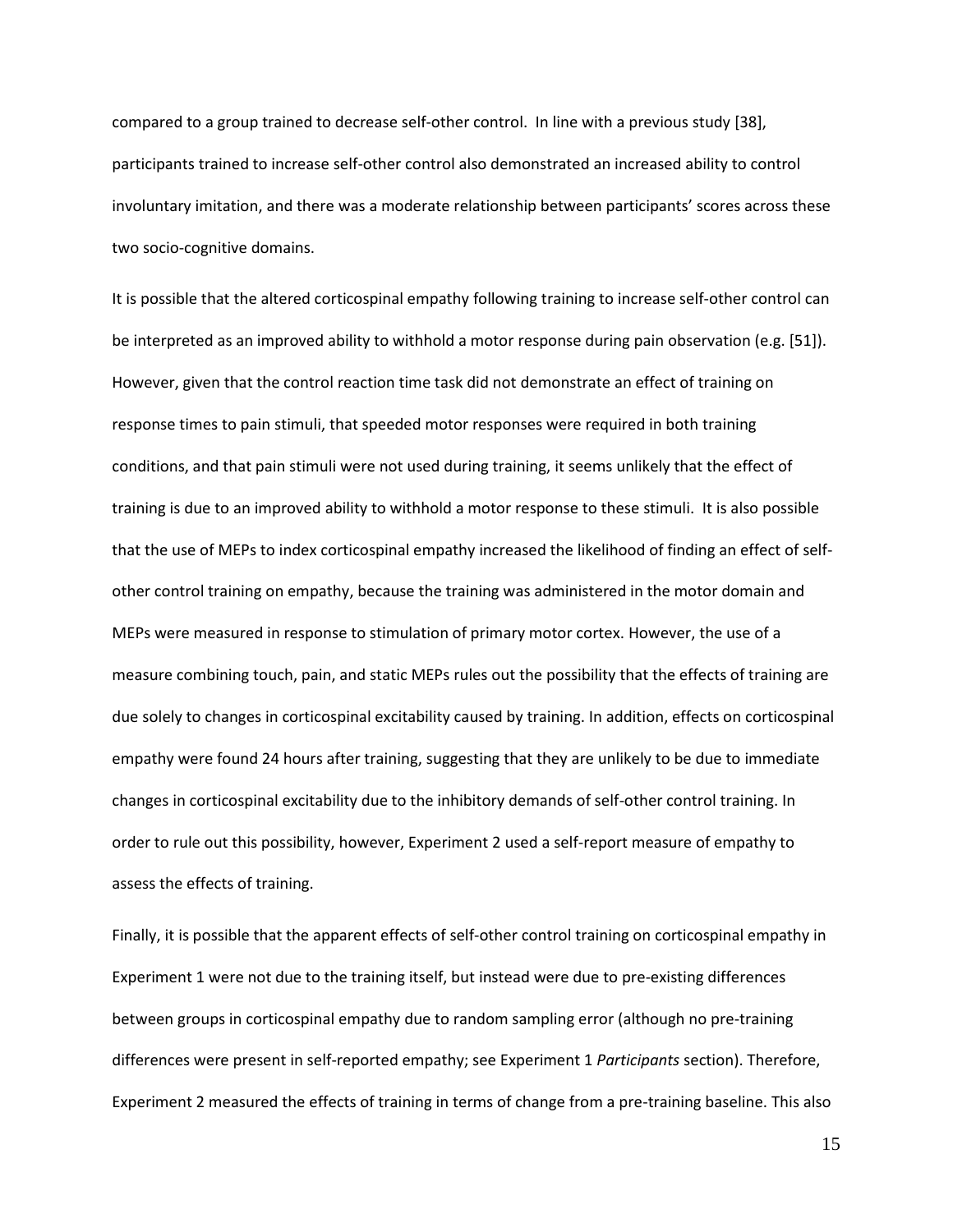allows assessment of whether the effects found in Experiment 1 result from an increase in empathy in the increased self-other control training group, or alternatively from a decrease in empathy in the other training group.

# **3.2 Experiment 2**

In contrast to Experiment 1, which used an implicit measure of empathy, Experiment 2 assessed whether self-other control training could alter an explicit, self-report measure of empathy. This enabled the assessment of whether the results found in Experiment 1 were specific to the particular measure used. Different training stimuli and actions were used, to ensure that the results of Experiment 1 were not specific to one type of action. In addition, self-reported empathy was measured both before and after training, enabling assessment of which training type drives the effects of training.

## **3.2.1 Methods**

#### *Participants*

Forty-four right-handed participants (16 male) aged 18-35 years (mean 21.8) were recruited from the University of Surrey, screened for normal or corrected to normal vision, and randomly assigned to either the decreased self-other control or increased self-other control training group. Participants attended on two consecutive days.

## *Procedure*

Participants completed the Questionnaire of Cognitive and Affective Empathy (QCAE; [52]) during the pre-screening stage of the experiment to enable pre- and post-training comparison of self-reported empathy. This questionnaire comprises 31 items (sample: "I am good at predicting how someone will feel") to which participants must respond with one of four choices (strongly agree, slightly agree, slightly disagree, and strongly disagree), across five subscales, which index both cognitive and affective empathy.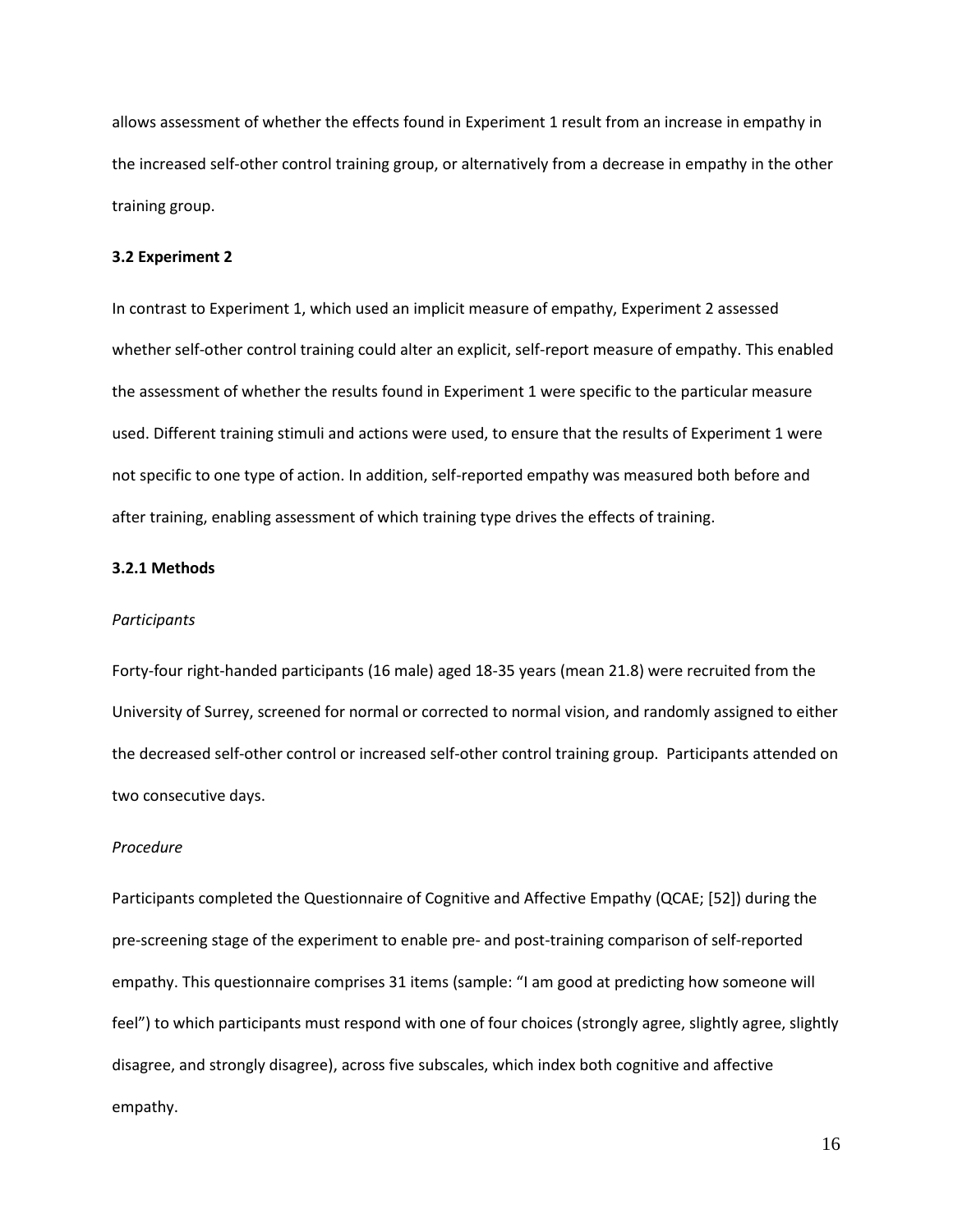On Day 1, participants (i) completed an imitation control task; and (ii) received either imitation training or imitation-inhibition training to decrease or increase self-other control, respectively. On Day 2, participants: (i) completed the imitation control task again; and (ii) completed the QCAE again. Testing was carried out by experimenters who were blind to the hypothesised direction of training effects. Following testing, participants were debriefed. No participants reported awareness of the link between the Day 1 training and the Day 2 empathy questionnaire.

#### *Day 1: i) imitation control task*

Participants completed a task based on [53] but using stimuli depicting a goal-directed button-pressing movement of the index or middle finger of a left hand (see Figure 1E and Supplementary Material).

## *Day 1: ii) training to decrease or increase self-other control*

Training followed the same procedure as for Experiment 1, with the following changes. The stimulus and response movements were goal-directed button-press movements (Figure 1F) as used in the imitation control task of Experiment 2. Participants in the decreased self-other control group were asked to press the "V" key with their index finger when the index finger of the stimulus hand performed a buttonpress, and to press the "B" key with their middle finger when the middle finger of the stimulus hand performed a button-press. Participants in the increased self-other control group were asked to press the "B" key with their middle finger when the index finger of the stimulus hand performed a button-press, and to press the "V" key with their index finger when the middle finger of the stimulus hand performed a button-press. A total of 432 trials were presented randomly across six blocks, with each stimulus movement (index or middle finger press) repeated 36 times per block. Response times were measured from the onset of the finger movement.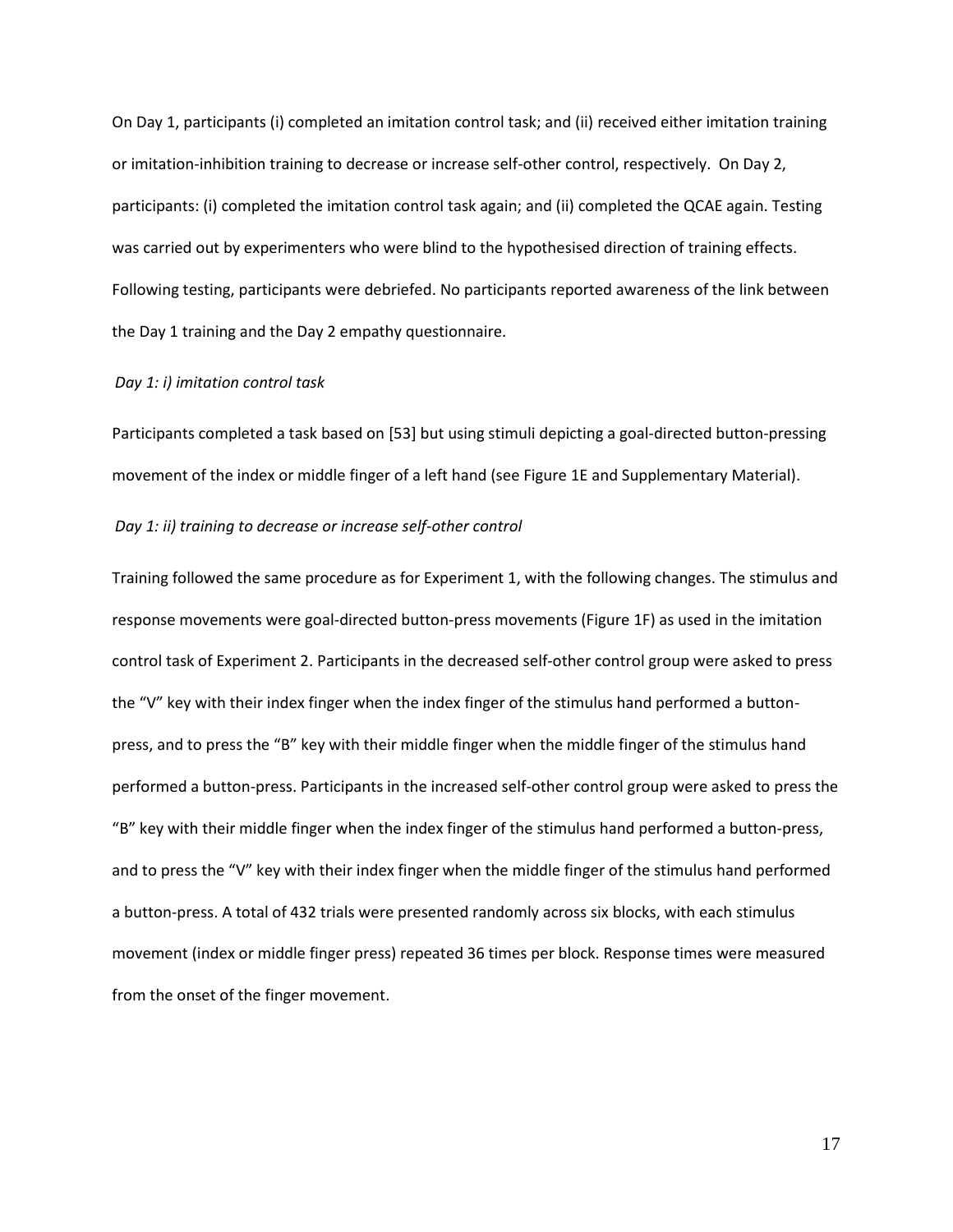#### **3.2.2 Results**

A mixed ANOVA performed on the total QCAE scores with between-subjects factor of group (increased self-other control, decreased self-other control) and within-subjects factor of session (pre-training, post-training) revealed an interaction between group and session, F(1,42)=6.88, *p*=.012, η<sup>2</sup><sub>ρ</sub>=.141. Posthoc tests confirmed that there was no difference between the groups at pre-test, (increased self-other control: 86.32±2.02; decreased self-other control: 88.77±1.83, *t*(42)=.902, *p*=.372) and that only the increased self-other control group demonstrated a significant change between the two sessions (increased self-other control, post-training: 89.86±1.87; *t*(21)=2.524, *p*=.020, *d*=0.37; decreased selfother control, post-training: 87.59±1.73; *t*(21)=1.046, *p*=.307), which suggests that training to increase self-other control increased self-reported empathy, and supports the suggestion that the results of Experiment 1 were specifically due to the effect of the increased self-other control training on empathy.

#### **3.2.3 Discussion**

Experiment 2 revealed that training to increase control of representations of the self and others in the motor domain increases an explicit, self-report, measure of empathy, compared to a group trained to decrease self-other control. As with Experiment 1, these effects were found 24 hours after training. These results are supportive of the results found in Experiment 1: although the use of a different measure of empathy means that the two experiments cannot be directly compared, these results support the suggestion that the results of Experiment 1 were not an artefact of the measure used in that experiment, nor were they due to pre-existing differences between the training groups. These results are also consistent with the suggestion that the effects of both experiments are due to increased empathy in the group trained to increase self-other control, rather than decreased empathy in the group trained to decrease self-other control; however, this conclusion must remain tentative due to the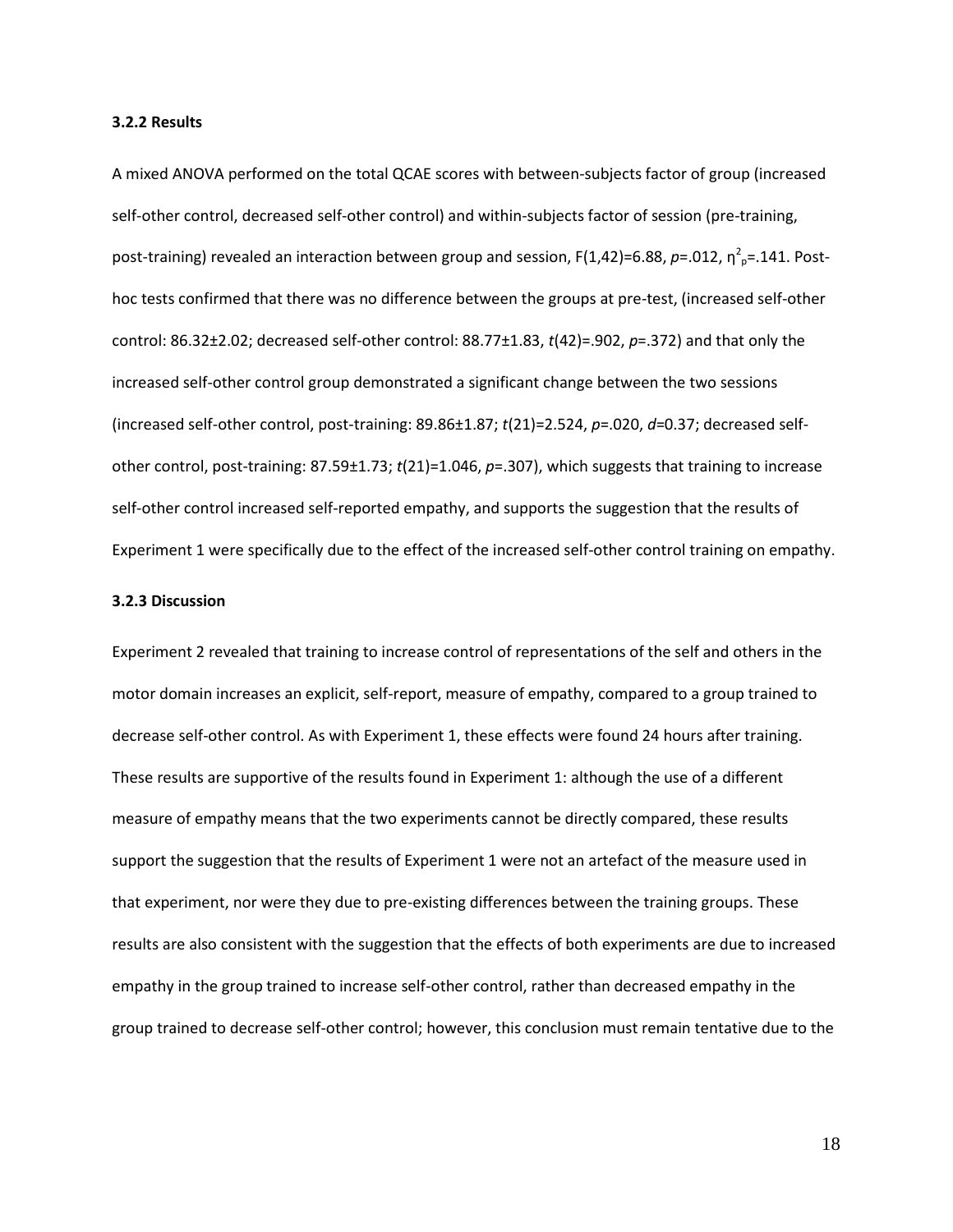use of different training stimuli and actions, and different measures of empathy, across the two experiments.

#### **3.3 General Discussion**

The importance of self-other control for social interaction has previously been demonstrated for imitation and perspective-taking [38] but this is the first study to extend this finding into the domain of empathy.

Experiment 1 demonstrated that participants trained to increase self-other control showed increased empathic corticospinal responses when observing painful versus tactile stimulation applied to another person, compared to those trained to decrease self-other control. They also demonstrated an increased ability to control imitation, and a moderate relationship was found between scores across these two socio-cognitive domains. No effect of training was found on subjective ratings of the pain and touch videos (see Supplementary Material) or on response times to the stimuli, indicating that these effects were not due to increased attention to, or perceptual processing of, the pain stimuli, or increased ability to withhold a motor response. Experiment 2 used different training stimuli and movements, and an explicit rather than an implicit measure of empathy, but found consistent effects: participants trained to increase self-other control showed increased self-reported empathy, compared to those trained to decrease self-other control. Thus, self-other control training modulated both an objective, implicit measure and an explicit, self-report measure of empathy for at least 24 hours after training occurred. During self-other control training, participants must inhibit the motor representation activated by the sight of another's action and enforce their own motor representation. We hypothesise that this leads to an increased ability to control representations of the other and the self across multiple social domains. The finding that self-other control training enhanced corticospinal empathic responses to others' pain supports the contention that in order to empathise with others, it is necessary to be able to control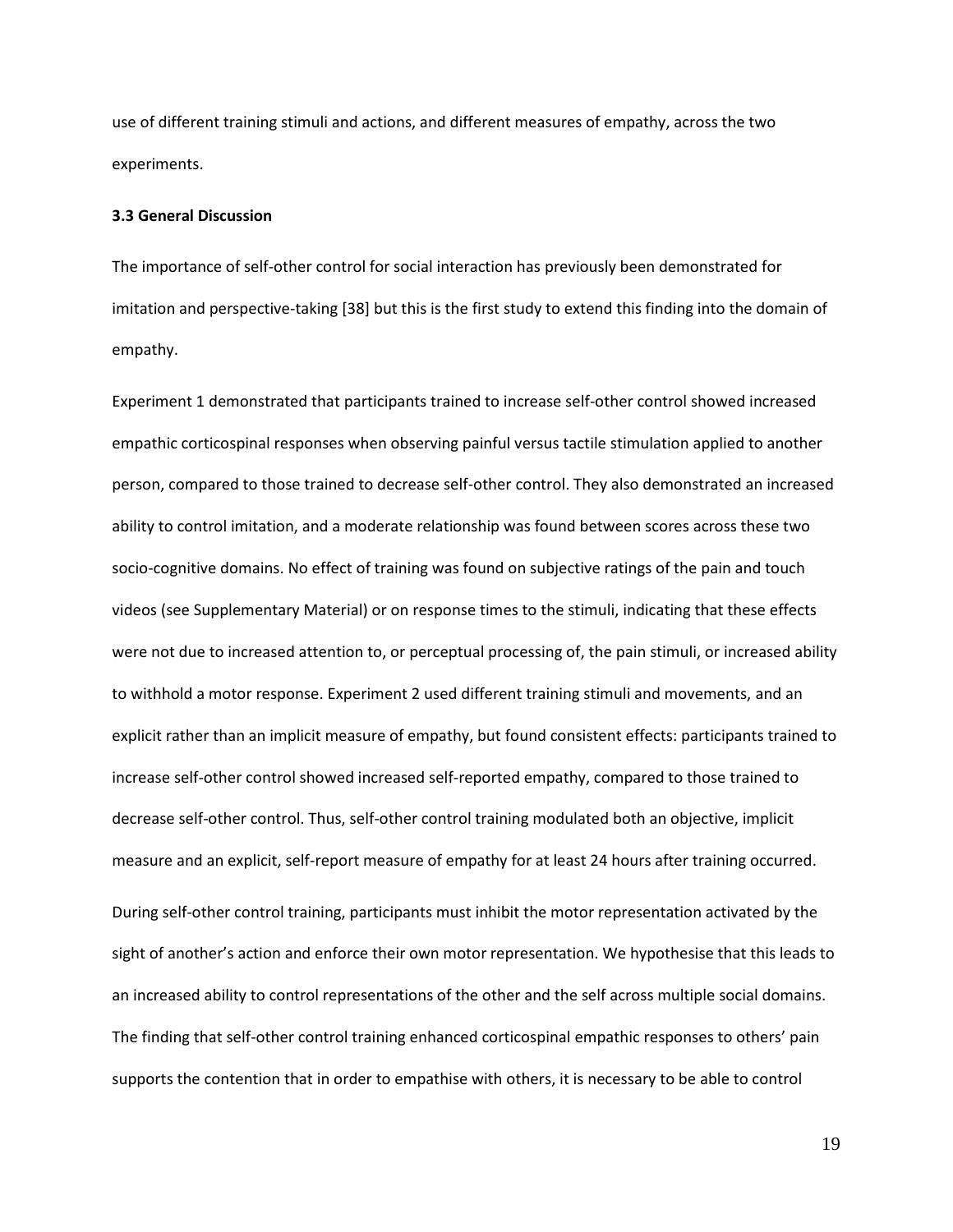one's own emotional state [16]. We hypothesise that suppressing their own non-pain state allowed participants better automatically to simulate the other's pain. Alternatively, increased self-other control may have improved participants' ability to identify the activated representation of a pain state as 'other', reducing their personal distress and thus making them more able to simulate the other's pain [41]. These data are consistent with the suggestion that increased levels of mirroring of others' tactile and pain sensations in mirror-touch synaesthesia are the result of reduced self-other control.

One question resulting from these findings is whether the effects of self-other control training are specific to this type of training, or whether instead any type of executive function training could produce similar effects on empathy. In their previous study, Santiesteban and colleagues [38] demonstrated that training to increase self-other control, but not training in more general cognitive inhibition, improved the ability to take another person's visual perspective. Thus it appears likely that general inhibition training would not have similar effects on empathy, but this does remain a question for further research. More broadly, it will be important for future research to clarify whether self-other control is a specifically social process or a sub-type of a more domain-general process [54, 55].

The current findings can be compared to those of a recent paper demonstrating that corticospinal excitability during the observation of painful stimuli applied to another's hand was increased when that hand imitated the participant's actions, compared with when it did not [56]. The authors suggested that being imitated by the hand gave the participant a sense of control over the hand and that this increased corticospinal excitability. The direction of our results is consistent with this finding, but two significant methodological differences suggest a different interpretation. In the present study participants had no sense of control over the hand during training because they responded to the movements of the hand, rather than vice versa; and the pain stimuli were applied to a hand that was markedly different in orientation and background from the hand to which they responded during training. Thus our data suggest that [56]'s results may instead be due to a general effect of being imitated on representations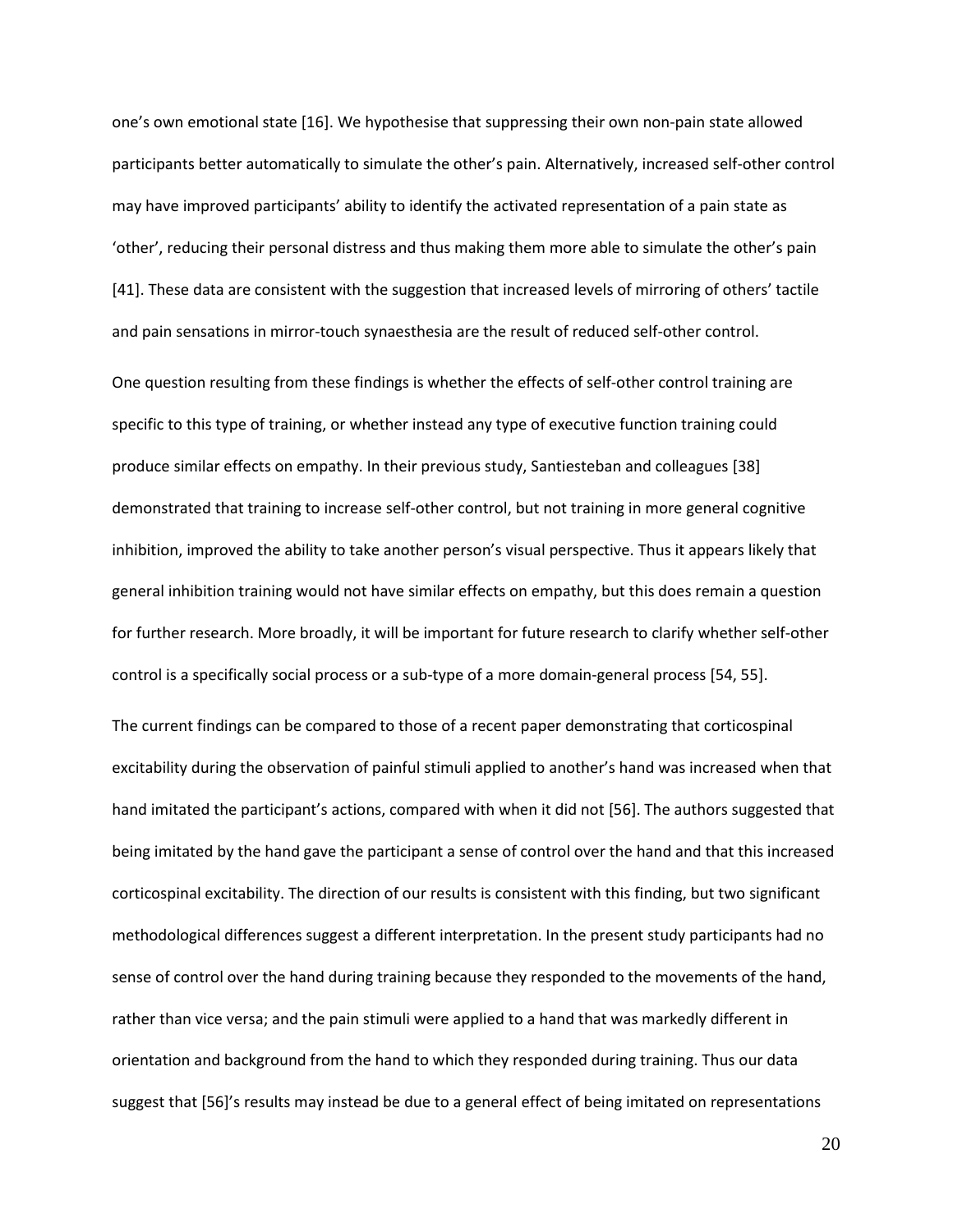of the self and the other. It is important to note that [56]'s 'exerting control' condition consisted of participants who were not exerting *self-other* control as in our study, but instead were *imitated* by the hand on the screen. We suggest that this is more similar to our 'decreased self-other control' group: both of these groups should show more self-other overlap following training, thus being less able to control the affective response to the other's pain and hence showing higher corticospinal excitability, compared to the increased self-other control group.

Sensorimotor training similar to that used in the present experiments has also been used to demonstrate the effects of experience on 'mirror' responses to others' actions ([53, 57]; see [6] for a review). Sensorimotor experience can build new associations between sensory and motor representations: for example, typical social experience often produces 'mirror' associations – that is, associations between sensory and motor representations corresponding to the same action. After such associations are formed, however, training to increase self-other control has two distinct effects on social cognition. It not only produces new 'counter-mirror' associations, but also improves the ability to control self- and other-relevant representations, by training the participant to inhibit the automatic activation of other-relevant representations (resulting from the presence of an initial mirror association). We suggest, therefore, that training to increase self-other control will only be effective where other-relevant representations are already associated with one's own representations of those attributes.

The current data are among the first to demonstrate that a short behavioural intervention in one sociocognitive domain can modify social cognitive functioning in another domain (see also [38]), and the first to show such effects on empathy. The finding that self-other control training not only modulated corticospinal empathy and self-reported empathy but also increased the ability to control imitation suggests that the relationships between these different social cognitive domains are mediated by selfother control processes. Our data suggest, therefore, that although the control of imitation and self-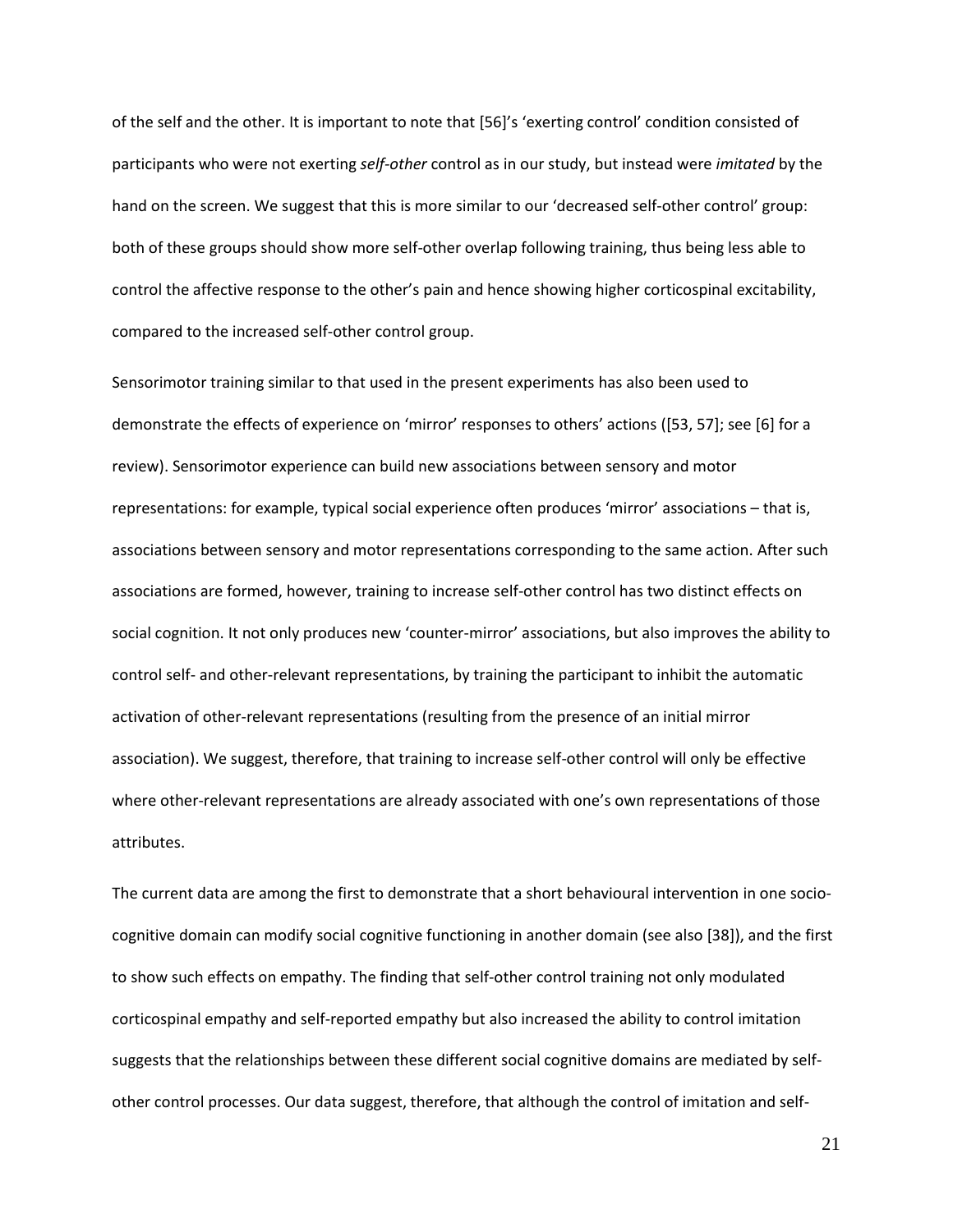other control in the affective domain may produce responses in adjacent brain areas [16], it is likely that these areas (the TPJ and supramarginal gyrus) perform the same computations on different inputs (and with different outputs) as a product of their distinct anatomical connectivity [58] (see [59] for a comparable example of two adjacent brain areas implementing the same computational process on different inputs as a function of each area's anatomical connectivity). However, it will be important for future research to follow up the current results by testing whether the neural networks underlying selfother control training can be specifically isolated to TPJ or supramarginal gyrus, or whether in fact both areas are affected by this type of training.

The current results suggest that the control of neural representations of the self and other is an ability that is crucial for many types of social interaction, and also pave the way for the use of behavioural interventions to improve cognition across multiple social domains.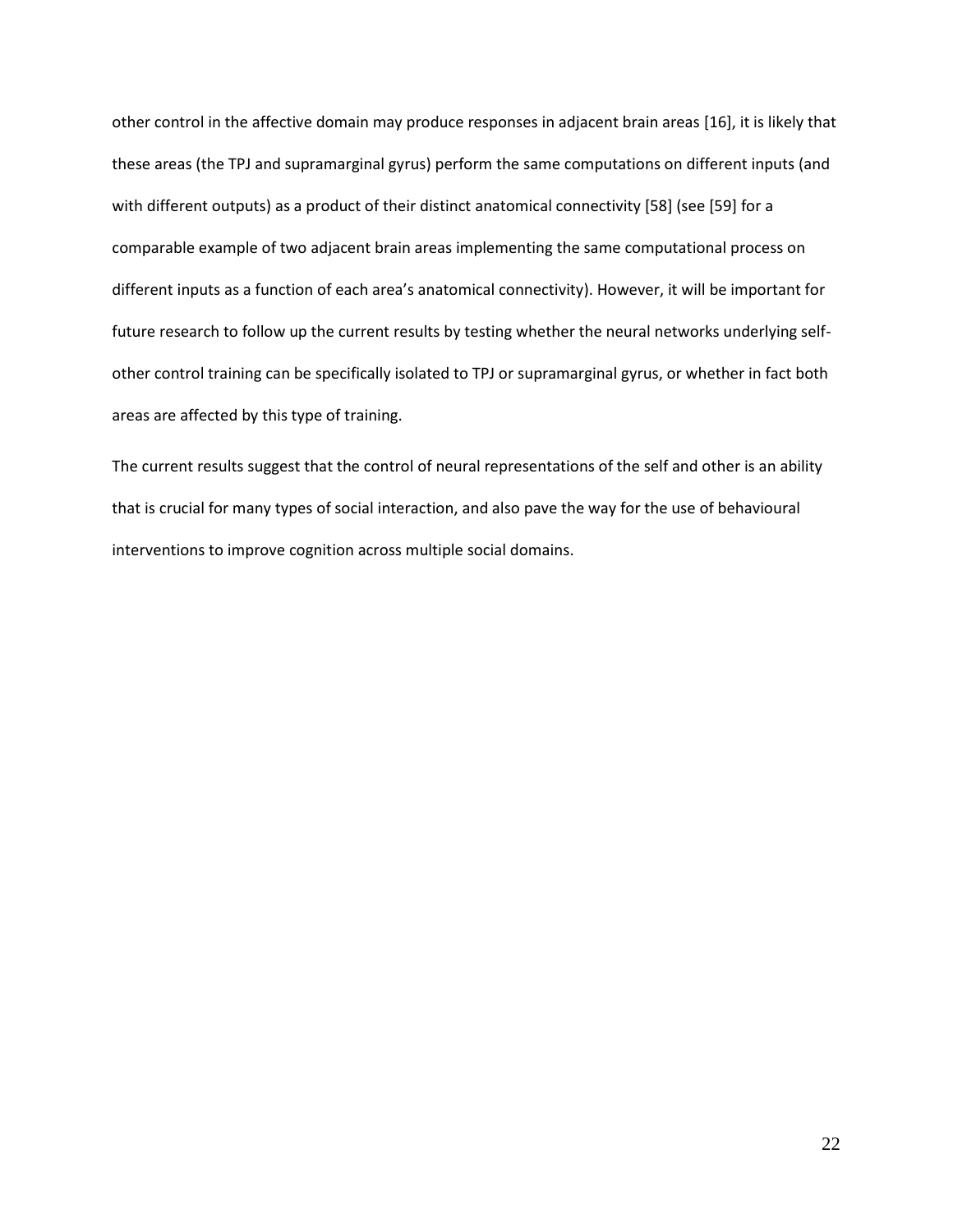## **Additional Information**

# **Ethics**

For both experiments, written informed consent was obtained prior to taking part according to the Declaration of Helsinki and participants were paid a small honorarium for their time. Experimental procedures were approved by the University of Surrey Ethics Committee.

## **Data Accessibility**

The datasets supporting this article are available through the Surrey Research Insight research repository.

## **Authors' Contributions**

M. de G. contributed to: study design; data acquisition, analysis and interpretation; drafting and revising the article; final approval. G. B. contributed to: study design; data analysis and interpretation; drafting and revising the article; final approval. M. J. B. contributed to: data interpretation; drafting and revising the article; final approval. C. C. contributed to: study design; data acquisition, analysis and interpretation; drafting and revising the article; final approval.

## **Competing Interests**

We have no competing interests.

# **Funding**

This work was supported by the Economic and Social Research Council [ES/K00140X/1 to C.C.; ES/K00882X/1 to M.J.B.].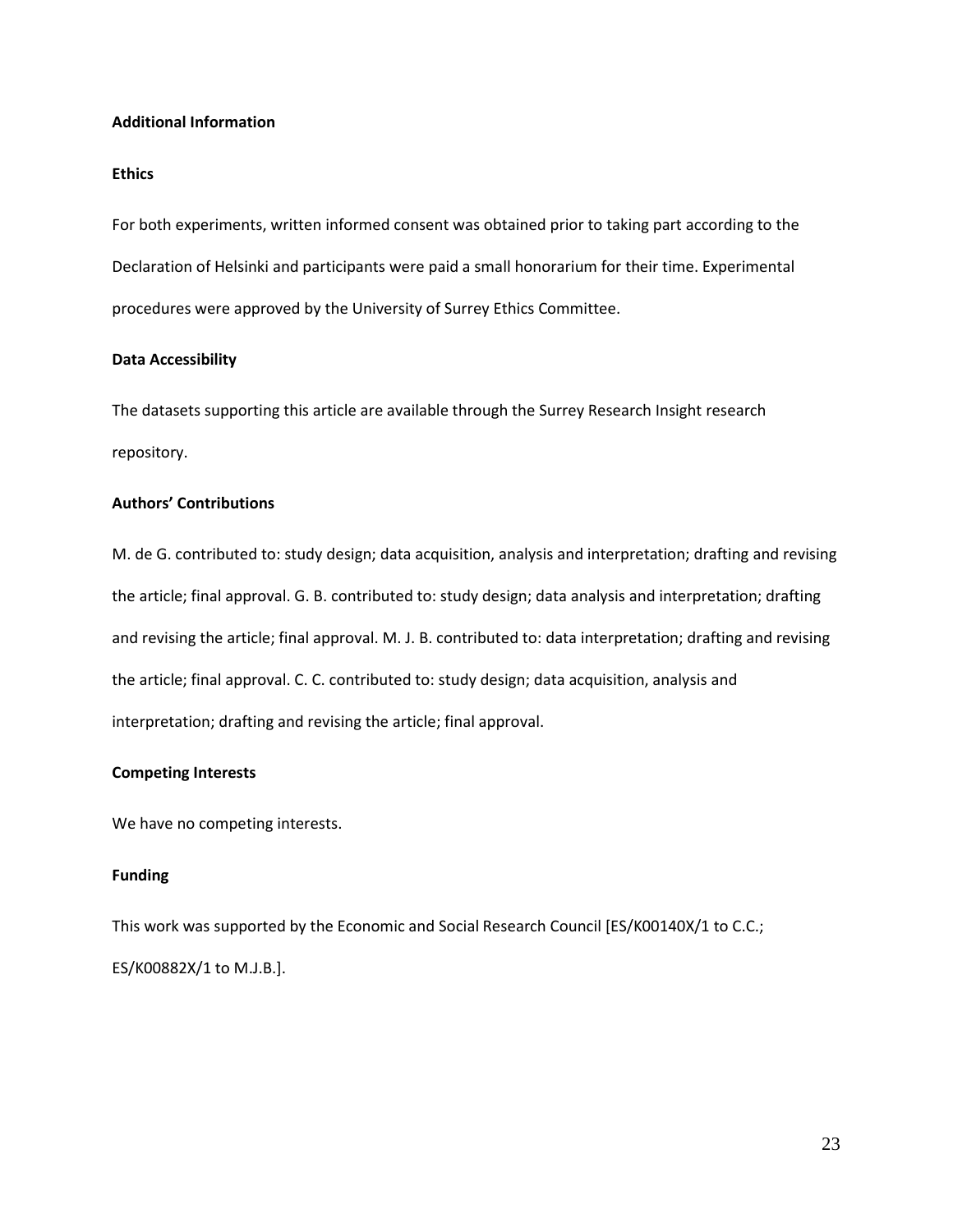# **Acknowledgements**

We would like to thank C. Bowden, L. de la Fosse, and H. Jones for their assistance in data collection for Experiment 2.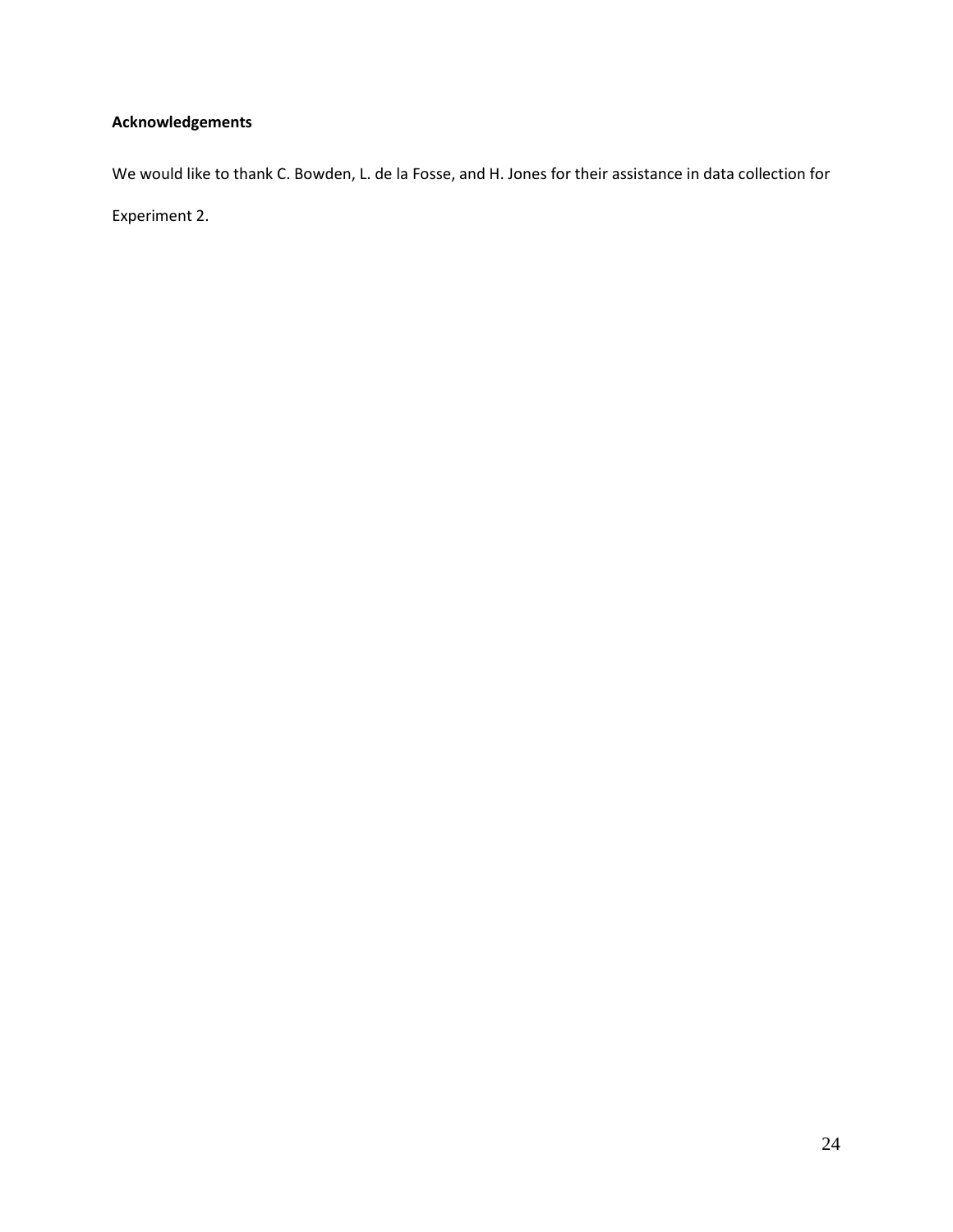## **References**

- 1. Spengler S, Bird G, Brass M. 2010 Hyperimitation of actions is related to reduced understanding of others' minds in autism spectrum conditions. *Biol. Psychiat.* **68**, 1148-1155. (doi: 10.1016/j.biopsych.2010.09.017)
- 2. di Pellegrino G, Fadiga L, Fogassi L, Gallese V, Rizzolatti G. 1992 Understanding motor events: a neurophysiological study. *Exp. Brain Res.* **91(1)**, 176-80.
- 3. Gallagher HL, Happé F, Brunswick N, Fletcher PC, Frith U, Frith CD. 2000 Reading the mind in cartoons and stories: an fMRI study of 'theory of mind' in verbal and nonverbal tasks. *Neuropsychologia* **38(1)**, 11-21.
- 4. Singer T, Seymour B, O'Doherty J, Kaube H, Dolan RJ, Frith CD. 2004 Empathy for pain involves the affective but not sensory components of pain. *Science* **303(5661)**, 1157-62.
- 5. Heyes CM, Bird G. 2007 Mirroring, association and the correspondence problem. In *Sensorimotor Foundations of Higher Cognition, Attention & Performance XX* (eds P. Haggard Y, Rossetti, M. Kawato)*,* Oxford University Press.
- 6. Cook R, Bird G, Catmur C, Press C, Heyes C. 2014 Mirror neurons: from origin to function. *Behav. Brain Sci*. **37(2)**, 177-92. (doi: 10.1017/S0140525X13000903)
- 7. Brass M, Ruby P, Spengler S. 2009 Inhibition of imitative behaviour and social cognition. *Philos Trans Roy Soc B* **364**, 2359-2367.
- 8. Keysar B, Barr DJ, Balin JA, Brauner JS. 2000 Taking perspective in conversation: the role of mutual knowledge in comprehension. *Psychol Sci* **11(1)**, 32-8.
- 9. Wimmer H, Perner J. 1983 Beliefs about beliefs: representation and constraining function of wrong beliefs in young children's understanding of deception. *Cognition* **13(1)**, 103-28.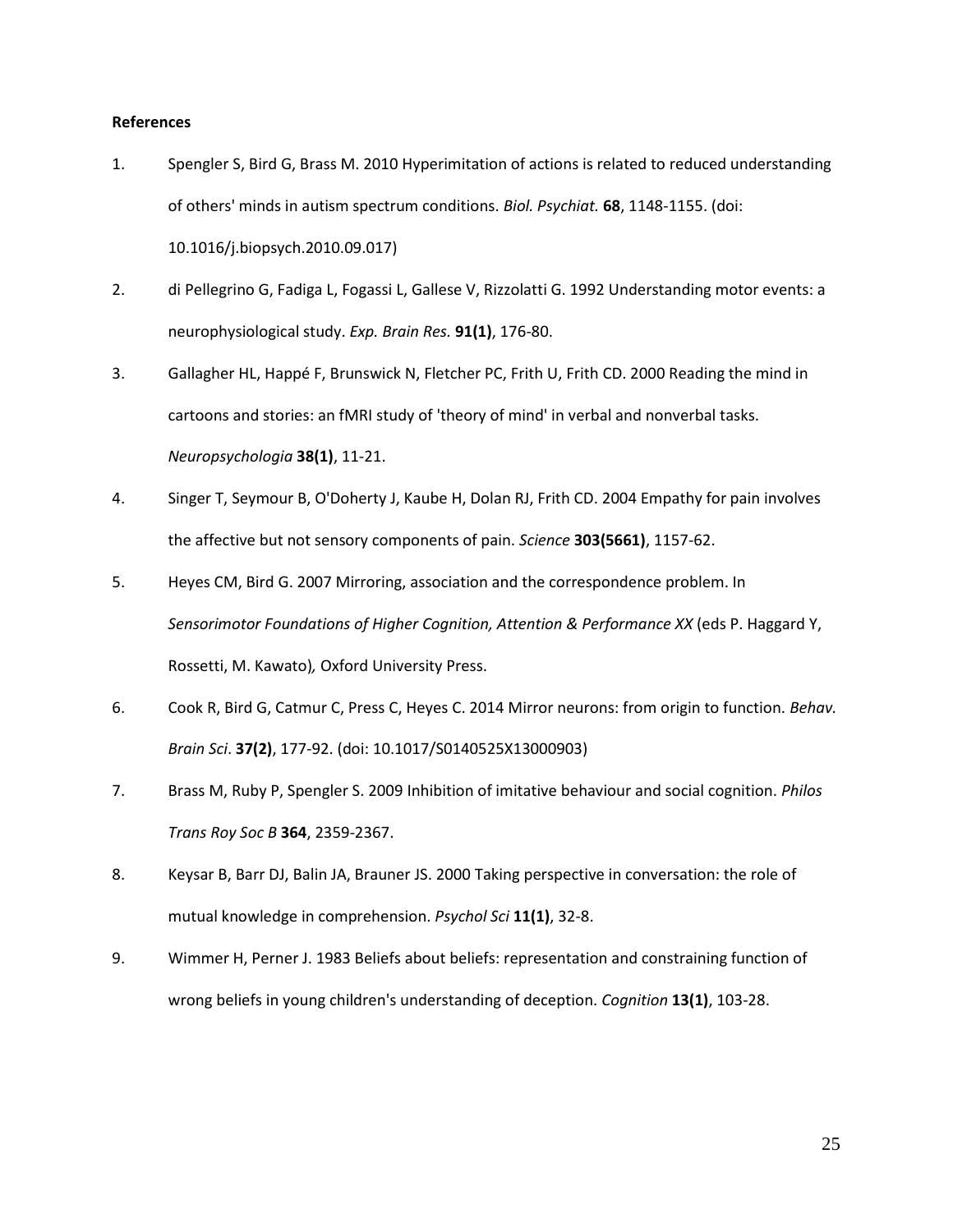- 10. Decety J, Meyer, M. 2008 From emotion resonance to empathic understanding: a social developmental neuroscience account. *Development and Psychopathology*, **20(4)**, 1053–80. (doi:10.1017/S0954579408000503)
- 11. Decety J, Lamm C. 2007 The role of the right temporoparietal junction in social interaction: how low-level computational processes contribute to meta-cognition. *Neuroscientis*t **13**, 580–593.
- 12. Spengler S, von Cramon DY, Brass M. 2009 Control of shared representations relies on key processes involved in mental state attribution. *Hum. Brain Mapp*. **30**, 3704–3718.
- 13. Santiesteban I, Banissy MJ, Catmur C, Bird G. 2012 Enhancing social ability by stimulating right temporoparietal junction. *Curr Biol*. **22**, 2274–2277.
- 14. Sowden S, Catmur C. 2015 The Role of the Right Temporoparietal Junction in the Control of Imitation. *Cereb Cortex* **25(4)**, 1107-1113. (doi: 10.1093/cercor/bht306)
- 15. Young L, Camprodon J, Hauser M, Pascual-Leone A, Saxe R. 2010 Disruption of the right temporo-parietal junction with transcranial magnetic stimulation reduces the role of beliefs in moral judgment. *Proc Natl Acad Sci*. **107**, 6753–6758.
- 16. Silani G, Lamm C, Ruff CC, Singer T. 2013 Right supramarginal gyrus is crucial to overcome emotional egocentricity bias in social judgments. *J Neurosci*. **33(39)**, 15466-76. (doi: 10.1523/JNEUROSCI.1488-13.2013)
- 17. Grossi D, Marcone R, Cinquegrana T, Gallucci M. 2012 On the differential nature of induced and incidental echolalia in autism. *Journal of Intellectual Disability Research* **57**, 903-912.
- 18. Russell J. 1997 Autism as an Executive Disorder. New York: Oxford University Press.
- 19. Sowden S, Koehne S, Catmur C, Dziobek I, Bird G. In press. Intact automatic imitation and typical spatial compatibility in Autism Spectrum Disorder: challenging the Broken Mirror Theory. *Autism Research*.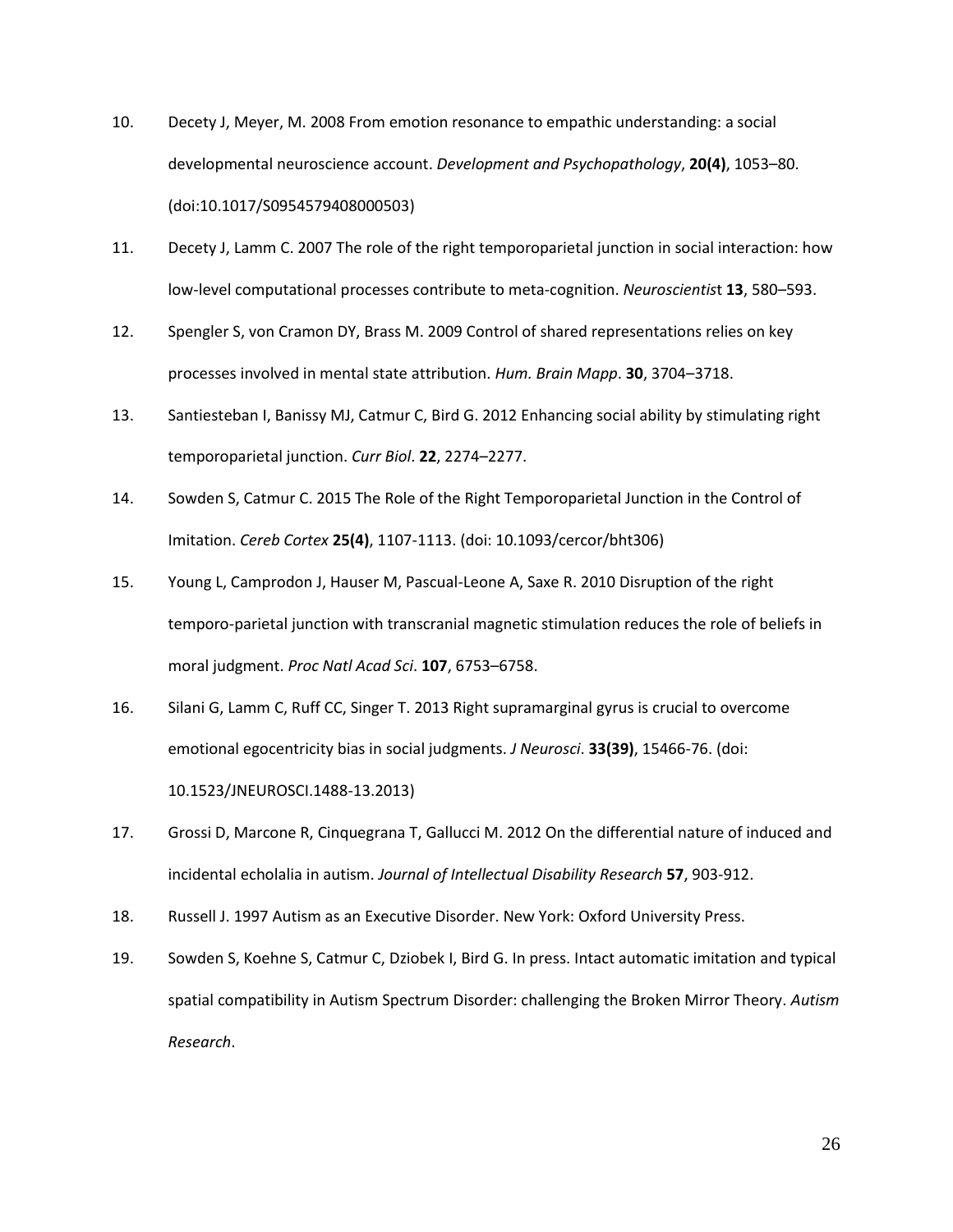- 20. Happé F, Frith U. 1995 Theory of mind in autism. In *Learning and cognition in autism*, pp. 177- 197. New York, NY: Springer US
- 21. Lombardo MV, Chakrabarti B, Bullmore ET, Sadek SA, Pasco G, Wheelwright SJ, Suckling J, MRC AIMS Consortium, Baron-Cohen S. 2010 Atypical neural self-representation in autism. *Brain* **133**, 611-624.
- 22. Lombardo MV, Chakrabarti B, Bullmore ET, MRC AIMS Consortium, Baron-Cohen S. 2011 Specialization of right temporo-parietal junction for mentalizing and its relation to social impairments in autism. *Neuroimage* **56**, 1832-1838.
- 23. Rogers K, Dziobek I, Hassenstab J, Wolf OT, Convit A. 2007 Who cares? Revisiting empathy in Asperger syndrome. *J. Autism Dev. Disord*. **37**, 709-715. (doi: 10.1007/s10803-006-0197-8)
- 24. Smith A. 2009 The empathy imbalance hypothesis of autism: A theoretical approach to cognitive and emotional empathy in autistic development. *The Psychol. Rec*. **59**, 489-510.
- 25. Moriguchi Y, Decety J, Ohnishi T, Maeda M, Mori T, Nemoto K, Matsuda H, Komaki G. 2007 Empathy and judging other's pain: an fMRI study of alexithymia. *Cereb. Cortex* **17 (9)**, 2223- 2234.
- 26. Guttman H, Laporte L. 2002 Alexithymia, empathy, and psychological symptoms in a family context. *Compr. Psychiat.* **43(6)**, 448-455.
- 27. Guttman HA, Laporte L. 2000 Empathy in Families of Women with Borderline Personality Disorder, Anorexia Nervosa, and a Control Group. *Fam. Process* **39(3)**, 345-358.
- 28. Blakemore SJ, Bristow D, Bird G, Frith C, Ward J. 2005 Somatosensory activations during the observation of touch and a case of vision-touch synesthesia. *Brain* **128**, 1571-1583.
- 29. Banissy MJ, Kadosh RC, Maus GW, Walsh V, Ward J. 2009. Prevalence, characteristics and a neurocognitive model of mirror-touch synaesthesia. *Exp. Brain Res.* **198(2-3)**, 261-272. (doi: 10.1007/s00221-009-1810-9)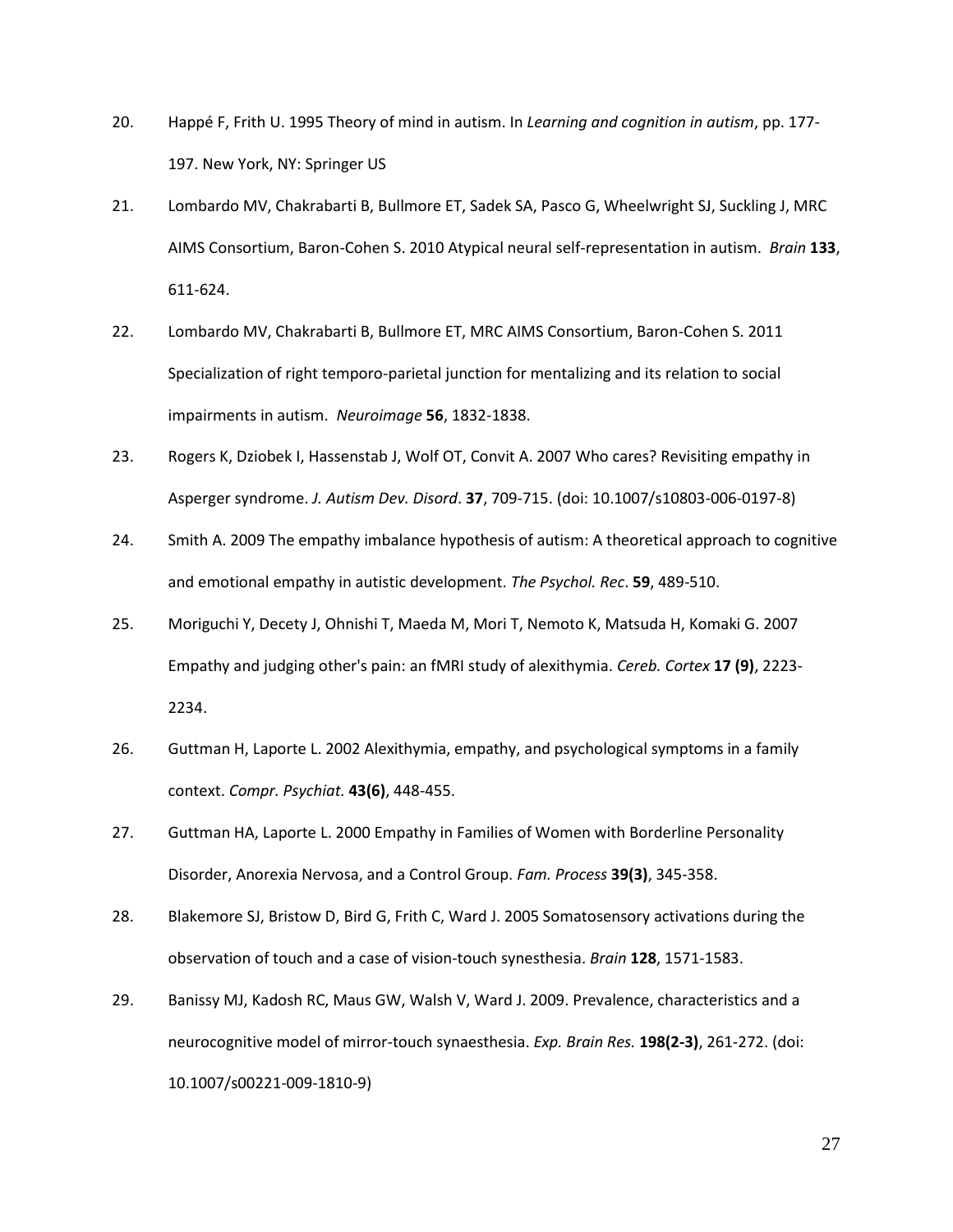- 30. Holle H, Banissy M, Wright TD, Bowling N, Ward J. 2011 "That's not a real body": Identifying stimulus qualities that modulate synaesthetic experiences of touch. *Conscious Cogn*. **20**, 720- 726.
- 31. Aimola Davies AMA, White, RC. 2013 A sensational illusion: Vision-touch synaesthesia and the rubber hand paradigm. *Cortex* **49(3)**, 806-818. (doi: 10.1016/j.cortex.2012.01.007)
- 32. Banissy M, Ward J. 2007. Mirror touch synaesthesia is linked with empathy. *Nat. Neurosci.* **10**, 815-816.
- 33. Goller AI, Richards K, Novak S, Ward J. 2013 Mirror-touch synaesthesia in the phantom limbs of amputees. *Cortex* **49(1)**, 243-51. (doi: 10.1016/j.cortex.2011.05.002)
- 34. Banissy MJ, Garrido L, Kusnir F, Duchaine B, Walsh V, Ward J. 2011 Superior facial expression, but not identity recognition, in mirror-touch synaesthesia. *J Neurosci.* **31**, 1820-1824.
- 35. Banissy MJ, Ward J. 2013 Mechanisms of self-other representations and vicarious experiences of touch in mirror-touch synesthesia. *Front. Hum. Neurosci*. **7**, 112*.* (doi: 10.3389/fnhum.2013.00112)
- 36. Holle H, Banissy MJ, Ward J. 2013 Functional and structural brain correlates of mirror-touch synaesthesia. *NeuroImage* **83**, 1041-1050.
- 37. Santiesteban I, Bird G, Tew O, Cioffi C, Banissy MJ. In press. Mirror-touch synaesthesia: Difficulties inhibiting the other. *Cortex*.
- 38. Santiesteban I, White S, Cook J, Gilbert SJ, Heyes C, Bird G. 2012 Training social cognition: from imitation to Theory of Mind. *Cognition* **122(2)**, 228-35. (doi: 10.1016/j.cognition.2011.11.004)
- 39. Brass M, Bekkering H, Wohlschlager A, Prinz W. 2000 Compatibility between observed and executed finger movements: Comparing symbolic, spatial, and imitative cues. *Brain Cogn.* **44(2)**, 124–143.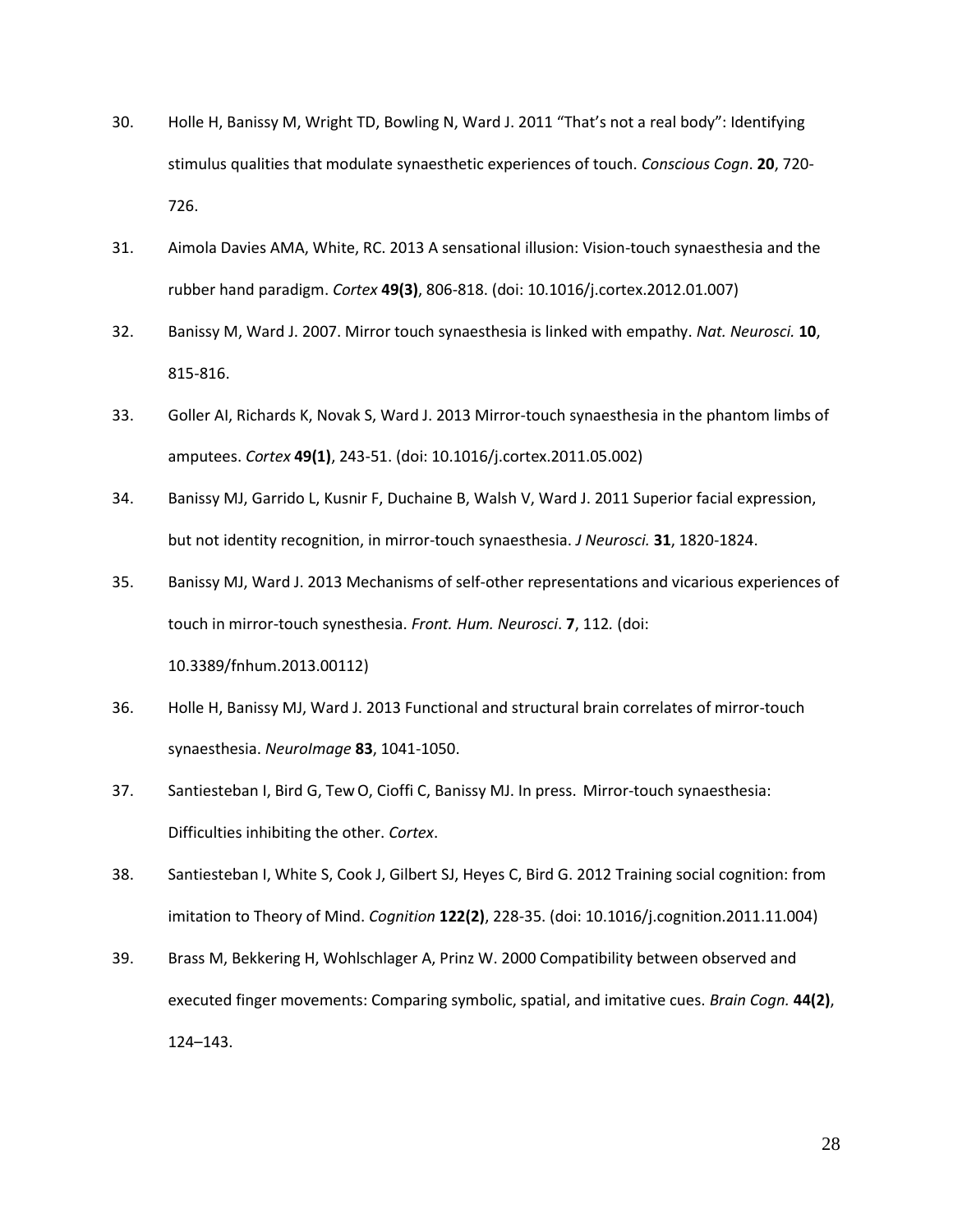- 40. Avenanti A, Bueti D, Galati G, Aglioti SM. 2005 Transcranial magnetic stimulation highlights the sensorimotor side of empathy for pain. *Nat Neurosci*, **8(7)**, 955-60. (doi:10.1038/nn1481)
- 41. Avenanti A, Minio-Paluello I, Bufalari I, Aglioti SM. 2009 The pain of a model in the personality of an onlooker: influence of state-reactivity and personality traits on embodied empathy for pain. *NeuroImage*, **44(1)**, 275-83. (doi:10.1016/j.neuroimage.2008.08.001)
- 42. Avenanti A, Sirigu A, Aglioti SM. 2010 Racial bias reduces empathic sensorimotor resonance with other-race pain. *Curr Biol*. **20(11)**, 1018-22. (doi:10.1016/j.cub.2010.03.071)
- 43. Minio-Paluello I, Baron-Cohen S, Avenanti A, Walsh V, Aglioti SM. 2009 Absence of embodied empathy during pain observation in Asperger syndrome. *Biol. Psychiat.* **65(1),** 55-62. (doi:10.1016/j.biopsych.2008.08.006)
- 44. Urban PP, Solinski M, Best C, Rolke R, Hopf HC, Dieterich M. 2004 Different short-term modulation of cortical motor output to distal and proximal upper-limb muscles during painful sensory nerve stimulation. *Muscle and Nerve* **29(5)**, 663-9. doi:10.1002/mus.20011
- 45. Borgomaneri S, Gazzola V, Avenanti A. 2014 Temporal dynamics of motor cortex excitability during perception of natural emotional scenes. *Soc. Cogn. Affect. Neurosci.* **9(10)**, 1451-7. (doi: 10.1093/scan/nst139)
- 46. Davis, MH. 1980 A multidimensional approach to individual differences in empathy*. JSAS Catalog of Selected Documents in Psychology*, **10**, 85.
- 47. Davis, MH. 1983 Measuring individual differences in empathy: Evidence for a multidimensional approach. *J. Pers. Soc. Psychol.* **44(1)**, 113-126. (doi:10.1037/0022-3514.44.1.113)
- 48. Catmur C, Heyes C. 2011 Time course analyses confirm independence of imitative and spatial compatibility. *J Exp Psychol Hum Percept Perform.* **37(2)**, 409-21. (doi:10.1037/a0019325)
- 49. Rossini PM, Barker AT, Berardelli A, Caramia MD, Caruso G, Cracco RQ, Dimitrijevic MR, Hallett M, Katayama Y, Lucking CH, et al. 1994 Non-invasive electrical and magnetic stimulation of the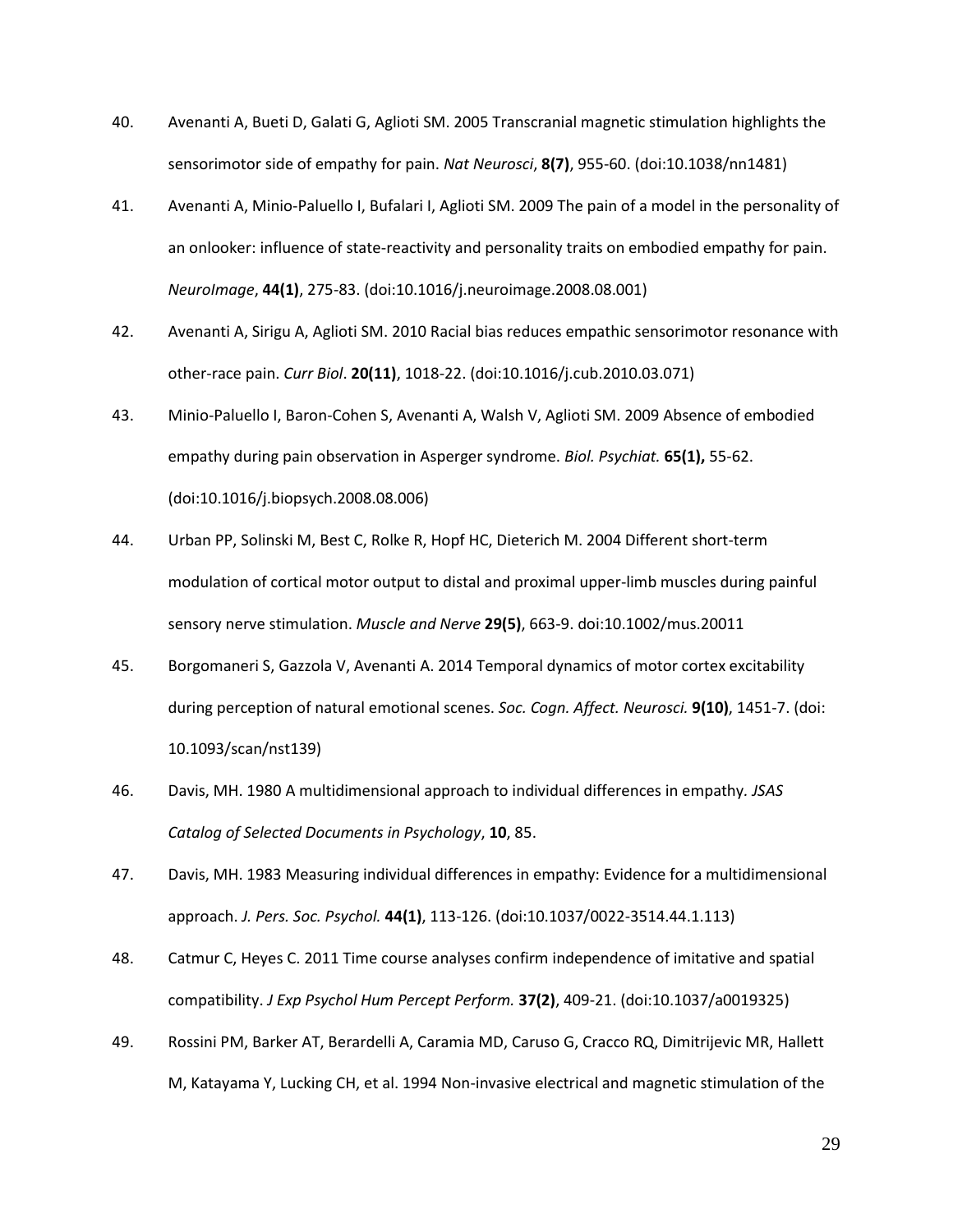brain, spinal cord and roots: basic principles and procedures for routine clinical application. Report of an IFCN committee. *Electroencephalogr. Clin. Neurophysiol*. **91**, 79–92.

- 50. Cook J, Bird G. 2011 Social attitudes differentially modulate imitation in adolescents and adults. *Exp. Brain Res*. **211(3-4)**, 601-12. (doi:10.1007/s00221-011-2584-4)
- 51. Morrison I, Poliakoff E, Gordon L, Downing P. 2007 Response-specific effects of pain observation on motor behavior. *Cognition* **104(2)**, 407–16. (doi:10.1016/j.cognition.2006.07.006)
- 52. Reniers RL, Corcoran R, Drake R, Shryane NM, Völlm BA. 2011 The QCAE: a Questionnaire of Cognitive and Affective Empathy. *J. Pers. Assess.* **93(1)**, 84-95.
- 53. Heyes C, Bird G, Johnson H, Haggard P. 2005 Experience modulates automatic imitation. *Cogn. Brain Res*. **22(2)**, 233-40.
- 54. Cook JL. 2014 Task-relevance dependent gradients in medial prefrontal and temporoparietal cortices suggest solutions to paradoxes concerning self/other control. *Neurosci. Biobehav. Rev.* **42**, 298-302. (doi: 10.1016/j.neubiorev.2014.02.007).
- 55. Heyes C, Catmur C. In press. A Task Control Theory of Mirror-Touch Synaesthesia. *Cogn. Neurosci*.
- 56. de Coster L, Andres M, Brass M. 2014 Effects of being imitated on motor responses evoked by pain observation: exerting control determines action tendencies when perceiving pain in others. *J. Neurosci.* **34(20)**, 6952-7. (doi: 10.1523/JNEUROSCI.5044-13.2014)
- 57. Press C, Catmur C, Cook R, Widmann H, Heyes C, Bird G. 2012 fMRI evidence of 'mirror' responses to geometric shapes. *PLoS One* **7(12)**, e51934. (doi: 10.1371/journal.pone.0051934)
- 58. Steinbeis N, Bernhardt BC, Singer T. 2014 Age-related differences in function and structure of rSMG and reduced functional connectivity with DLPFC explains heightened emotional egocentricity bias in childhood. *Soc. Cogn. Affect. Neurosci.* nsu057. (doi: 10.1093/scan/nsu057)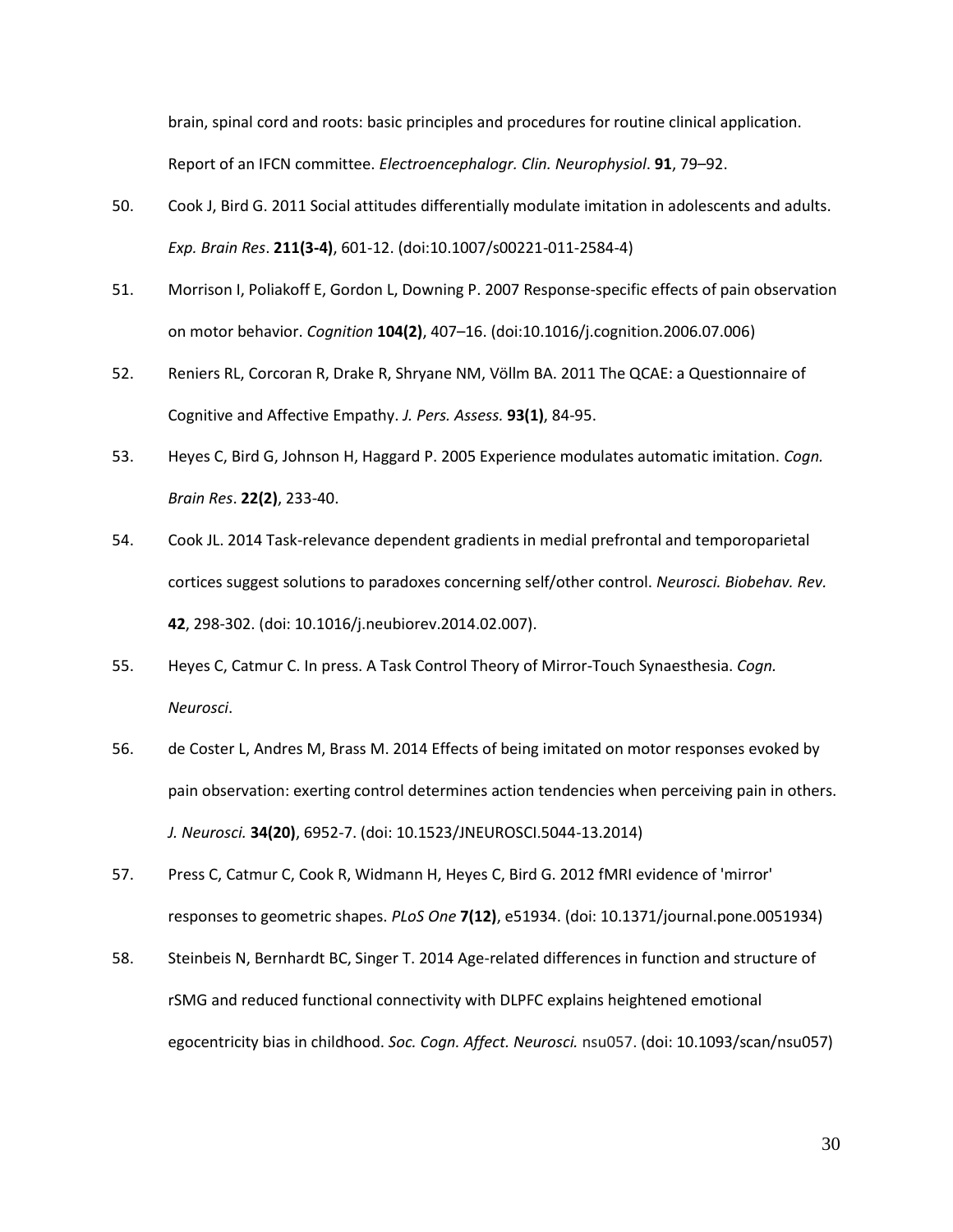59. Behrens TE, Hunt LT, Woolrich MW, Rushworth MF. 2008 Associative learning of social value. *Nature* **456(7219)**, 245-9. (doi:10.1038/nature07538)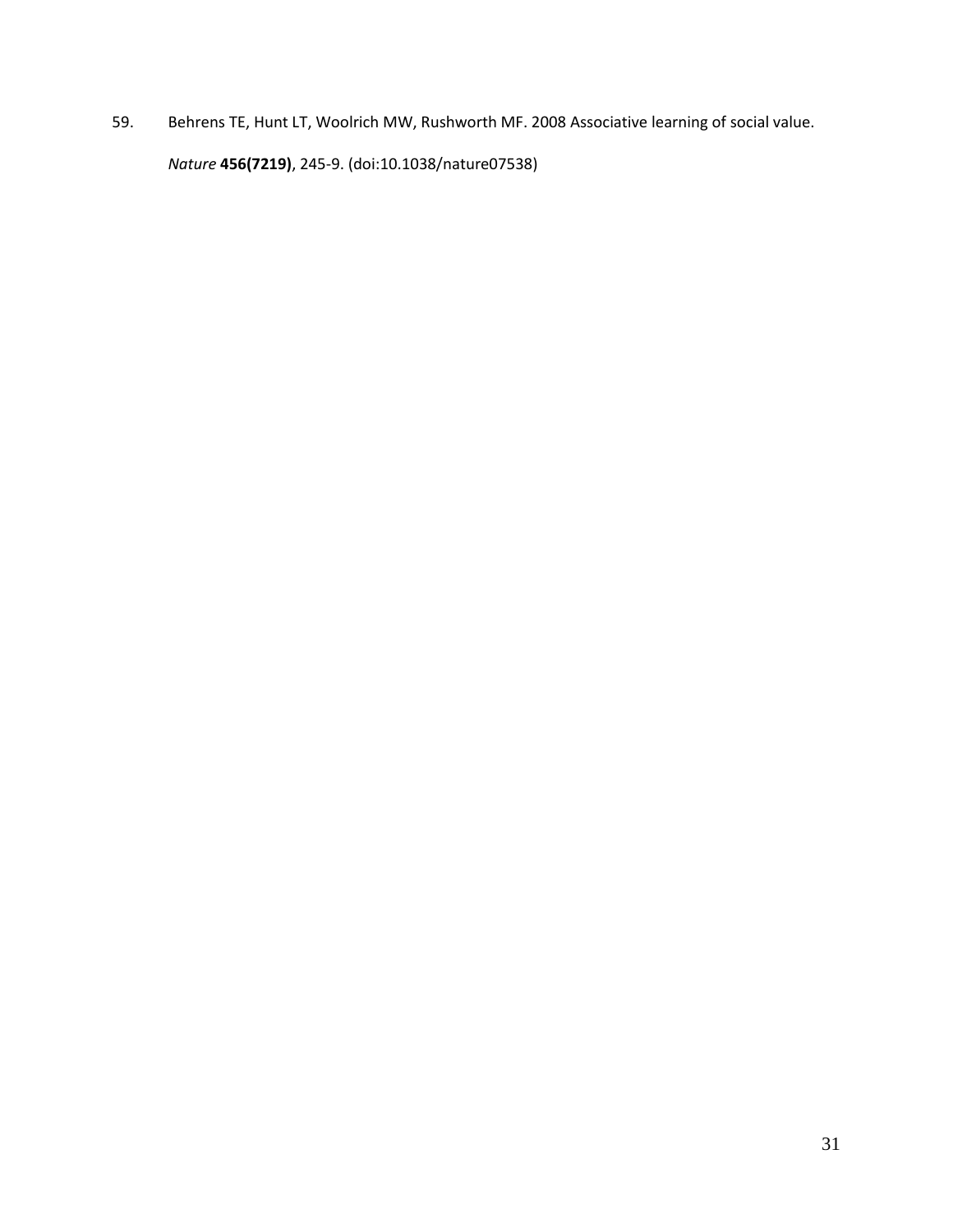# **Figures**

A. Experiment 1: Self-other Control Training

| Decrease<br>self-other control self-other control | Increase           |
|---------------------------------------------------|--------------------|
|                                                   |                    |
|                                                   |                    |
| Lift index finger                                 | Lift middle finger |
| Lift middle finger Lift index finger              |                    |
|                                                   |                    |

| Lift index finger | Lift middle finger |
|-------------------|--------------------|
|                   |                    |

Response

Lift middle finger Lift index finger

C. Experiment 1: Corticospinal Empathy Measure



E. Experiment 2: Imitation Control Task



B. Experiment 1: Imitation Control Task

| Number cue<br>and irrelevant<br>finger movement | Response                            | Imitative<br>congruency                                |
|-------------------------------------------------|-------------------------------------|--------------------------------------------------------|
|                                                 | Lift index finger                   | Congruent (no<br>requirement for<br>imitation control) |
|                                                 | Lift middle finger (requirement for | Incongruent<br>imitation control)                      |
|                                                 | Lift middle finger                  | Congruent                                              |
|                                                 | Lift index finger                   | Incongruent                                            |

D. Experiment 1: Control Response Time Task

∾



F. Experiment 2: Self-other Control Training



Figure 1. Stimuli for Experiments 1 (A. self-other control training; B. imitation control task; C.

measurement of corticospinal empathy; D. response time task) and 2 (E. imitation control task; F. self-